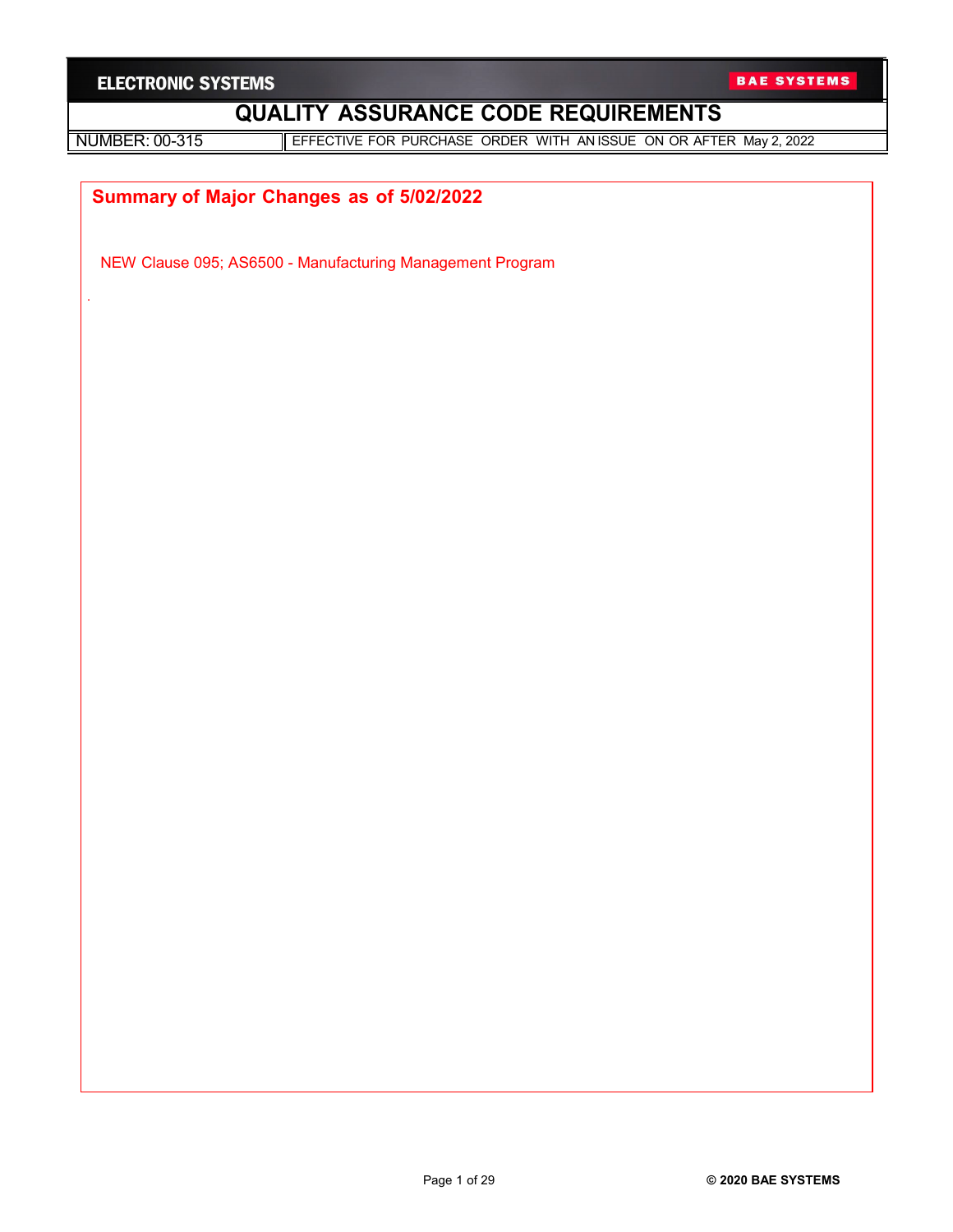|                 | <b>ELECTRONIC SYSTEMS</b>                      |                                                                                                   | <b>BAE SYSTEMS</b> |  |  |
|-----------------|------------------------------------------------|---------------------------------------------------------------------------------------------------|--------------------|--|--|
|                 | <b>QUALITY ASSURANCE CODE REQUIREMENTS</b>     |                                                                                                   |                    |  |  |
|                 | NUMBER: 00-315                                 | EFFECTIVE FOR PURCHASE ORDER WITH ANISSUE AFTER May 2, 2022                                       |                    |  |  |
|                 | Code Title / Description                       |                                                                                                   |                    |  |  |
| G01             | <b>Group Code (EFF DATE: 4-26-2017)</b>        |                                                                                                   |                    |  |  |
| G <sub>02</sub> | Group Code (EFF DATE: 4-26-2017)               | This code carries with it QA Material Codes: 100, 102, 175, 190 and 195                           |                    |  |  |
|                 |                                                | This code carries with it QA Material Codes: 100, 102, 175, 190, 195 and 197                      |                    |  |  |
| G <sub>03</sub> | Group Code (EFF DATE: 4-26-2017)               | This code carries with it QA Material Codes: 100, 102, 157, 175, 190, 195, and 197                |                    |  |  |
| G04             | Group Code (EFF DATE: 4-26-2017)               |                                                                                                   |                    |  |  |
|                 | Process approval "ONLY")                       | This code carries with it QA Material Codes: 100, 175, 185, 190, and 195 (Nadcap approved Special |                    |  |  |
| G05             | Group Code (EFF DATE: 4-26-2017)               |                                                                                                   |                    |  |  |
|                 |                                                | This code carries with it QA Material Codes: 100, 185, 190, 195 and 197 (Nadcap approved Special  |                    |  |  |
|                 | Process approval "ONLY")                       |                                                                                                   |                    |  |  |
| G06             | Group Code (EFF DATE: 4-26-2017)               | This code carries with it QA Material Codes: 100, 146, 190, and 195 (PWB's only)                  |                    |  |  |
| <b>G07</b>      | <b>Group Code (EFF DATE: 2-07-2019)</b>        |                                                                                                   |                    |  |  |
|                 |                                                | This Code carries with it QA Material Codes: 100, 110, 119, 134, 160, 182                         |                    |  |  |
| G08             | Group Code (EFF DATE: 2-07-2019)               |                                                                                                   |                    |  |  |
|                 |                                                | This Group Code carries with it QA Material Codes: 100, 110, 134, 160, 182                        |                    |  |  |
| G09             | Group Code (EFF DATE: 2-07-2019                | This Group Code carries with it QA Material Codes: 100, 110, 119, 134, 160                        |                    |  |  |
| G10             | Group Code (EFF DATE: 2-07-2019)               |                                                                                                   |                    |  |  |
|                 |                                                | This Group Code carries with it QA Material Codes: 100, 110, 134, 160                             |                    |  |  |
| G11             | Group Code (EFF DATE: 2-07-2019)               |                                                                                                   |                    |  |  |
|                 |                                                | This Group Code carries with it QA Material Codes; 100, 110, 160, 175, 190                        |                    |  |  |
| G12             | <b>Group Code (EFF DATE: 2-25-2019)</b>        |                                                                                                   |                    |  |  |
|                 |                                                | This Group Code carries with it QAMaterial Codes: 100, 102,190, 195                               |                    |  |  |
| G13             | <b>Group Code (EFF DATE: 2-25-2019)</b>        |                                                                                                   |                    |  |  |
|                 |                                                | This Group Code carries with it QA Material Codes: 100, 175, 190, 195                             |                    |  |  |
| G14             | <u><b>Group Code (EFF DATE: 2-25-2019)</b></u> |                                                                                                   |                    |  |  |
|                 |                                                | This Group Code carries with it QA Material Codes: 173, 199, 214                                  |                    |  |  |
| G15             | <b>Group Code (EFF DATE: 2-25-2019)</b>        | This Group Code carries with it QA Material Codes: 100, 137, 522                                  |                    |  |  |
| G16             | Group Code (EFF DATE: 2-25-2019)               |                                                                                                   |                    |  |  |
|                 |                                                | This Group Code carries with it QA Material Codes: 100, 522                                       |                    |  |  |
| G17             | Group Code (EFF DATE: 2-25-2019)               |                                                                                                   |                    |  |  |
|                 |                                                | This Group Code carries with it QA Material Codes: 100, 112, 175, 190, 195                        |                    |  |  |
| G18             | <b>Group Code (EFF DATE: 2-25-2019)</b>        |                                                                                                   |                    |  |  |
|                 |                                                | This Group Code carries with it QA Material Codes: 100, 175, 190, 195, 199                        |                    |  |  |
| G19             | <b>Group Code (EFF DATE: 2-25-2019)</b>        |                                                                                                   |                    |  |  |
|                 |                                                | This Group Code carries with it QA Material Codes: 100, 102, 137, 175, 190, 195, 199              |                    |  |  |
| G20             | <b>Group Code (EFF DATE: 2-25-2019)</b>        |                                                                                                   |                    |  |  |
|                 |                                                | This Group Code carries with it QA Material Codes: 100, 157, 175, 190, 195, 197                   |                    |  |  |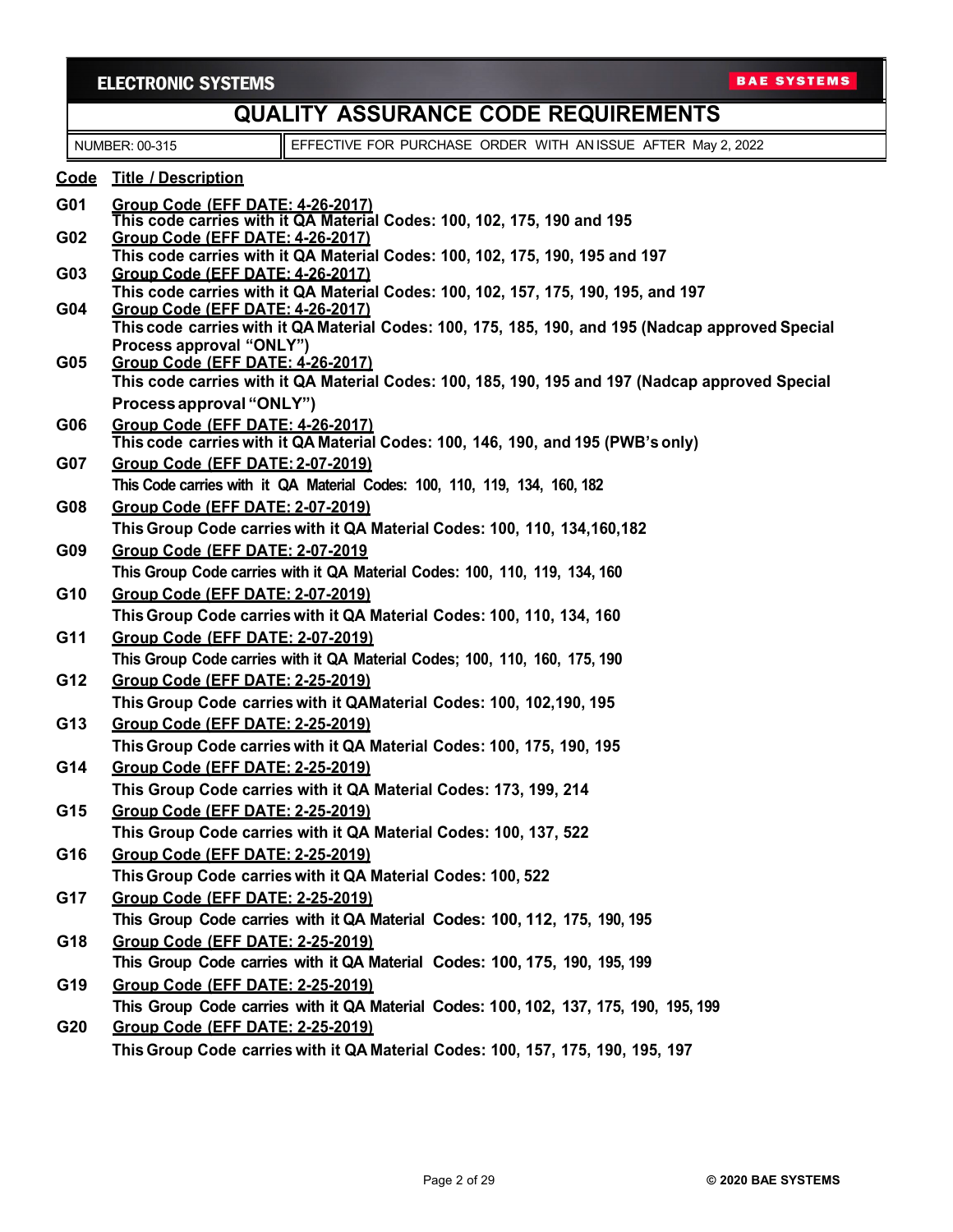# **QUALITY ASSURANCE CODE REQUIREMENTS**

NUMBER: 00-315 **EFFECTIVE FOR PURCHASE ORDER WITH AN ISSUE AFTER May 2, 2022** 

### **Code Title / Description**

- **G21 Group Code (EFF DATE: 11-15-2020) This Group Code carries with it QA Material Codes: 100, 117, 195, 197, 199, 214**
- **G22 Group Code (EFF DATE: 11-15-2020) This Group Code carries with it QA Material Codes: 100, 190. 195, 214**
- **G23 Group Code (EFF DATE: 11-15-2020) This Group Code carries with it QA Material Codes: 100 190 195 199 214**
- **G24 Group Code (EFF DATE: 5-17-2021) This Group Code carries with it QA Material Codes: 100, 110, 128, 137, 138, 160, 175, 190, 195**
- **G25 Group Code (EFF DATE: 5-17-2021) This Group Code carries with it QA Material Codes: 100, 110, 128, 137, 138, 160, 175, 185, 190, 195 (NADCAP)**
- **G26 Group Code (EFF DATE: 5-17-2021)This Group Code carries with it QA Material Codes: 100, 110, 138, 160, 175, 185, 190, 195, 197 (NADCAP)**
- **G27 Group Code (EFF DATE: 5-17-2021)**
- **This Group Code carries with it QA Material Codes: 100, 110, 128, 138, 160, 175, 185, 190, 195, 197 (NADCAP) G28 Group Code (EFF DATE: 5-17-2021)**
- **This Group Code carries with it QA Material Codes: 100, 110, 137, 138, 146, 160, 190, 195 (PWB only) G29 Group Code (EFF DATE: 5-17-2021)**
- **This Group Code carries with it QA Material Codes: 100, 110, 137, 138, 160, 195 G30 Group Code (EFF DATE: 5-17-2021)**

**This Group Code carries with it QA Material Codes: 100, 110, 138, 160, 175, 190, 195**

### **000 Refer to PO Quality Provisions (EFF DATE: 4-26-2017)**

This is a default Oracle code. Supplier shall ensure compliance to all PO requirements and BAE Systems Terms and Conditions.

### **095 AS9145 - AS6500 - Manufacturing Management Program (EFF DATE: 5-02-2022)**

The supplier shall implement and maintain a manufacturing management program that complies with the requirements of AS6500. The manufacturing plan may require submission, upon request.

### **099 AS9145 - Advanced Product Quality Planning and Production Part Approval Process APQP / PPAP) – Development Programs AS9145 Phase 1-3 (EFF DATE: 3-21-2022)**

The supplier shall implement Advanced Product Quality Planning (APQP) methodology compliant to AS9145 IAW the LATEST REVISION of BAE Systems Electronic Solutions document **B45157** (BAE Systems Supplier PPAP Guide) located at [https://www.baesystems.com/en-us/our-company/inc-businesses/electronic-systems/supplier](https://www.baesystems.com/en-us/our-company/inc-businesses/electronic-systems/supplier-center/supplier-quality-assurance)[center/supplier-quality-assurance.](https://www.baesystems.com/en-us/our-company/inc-businesses/electronic-systems/supplier-center/supplier-quality-assurance). An output of APQP is the Production Part Approval Process (PPAP). PPAP provides evidence that all BAE engineering design record and specification requirements are properly understood by supplier, and that supplier's manufacturing process has the potential to produce product that consistently meetsall requirements during an actual production run at the required production rate.

### **Submit PPAP and gain BAE Systems approval of PPAP elements before shipment of product**

**The supplier shall submit the PPAP Approval Form and requested deliverables in order to obtain approval by BAE Systemson or before the requested date.**

**BAE and the supplier shall have reciprocal participation in design reviews. BAE will review and approve PPAP elements in process prior to PPAP submission**

**If Supplier is Design Authority - PPAP Deliverables to be submitted:** Design Records, Manufacturing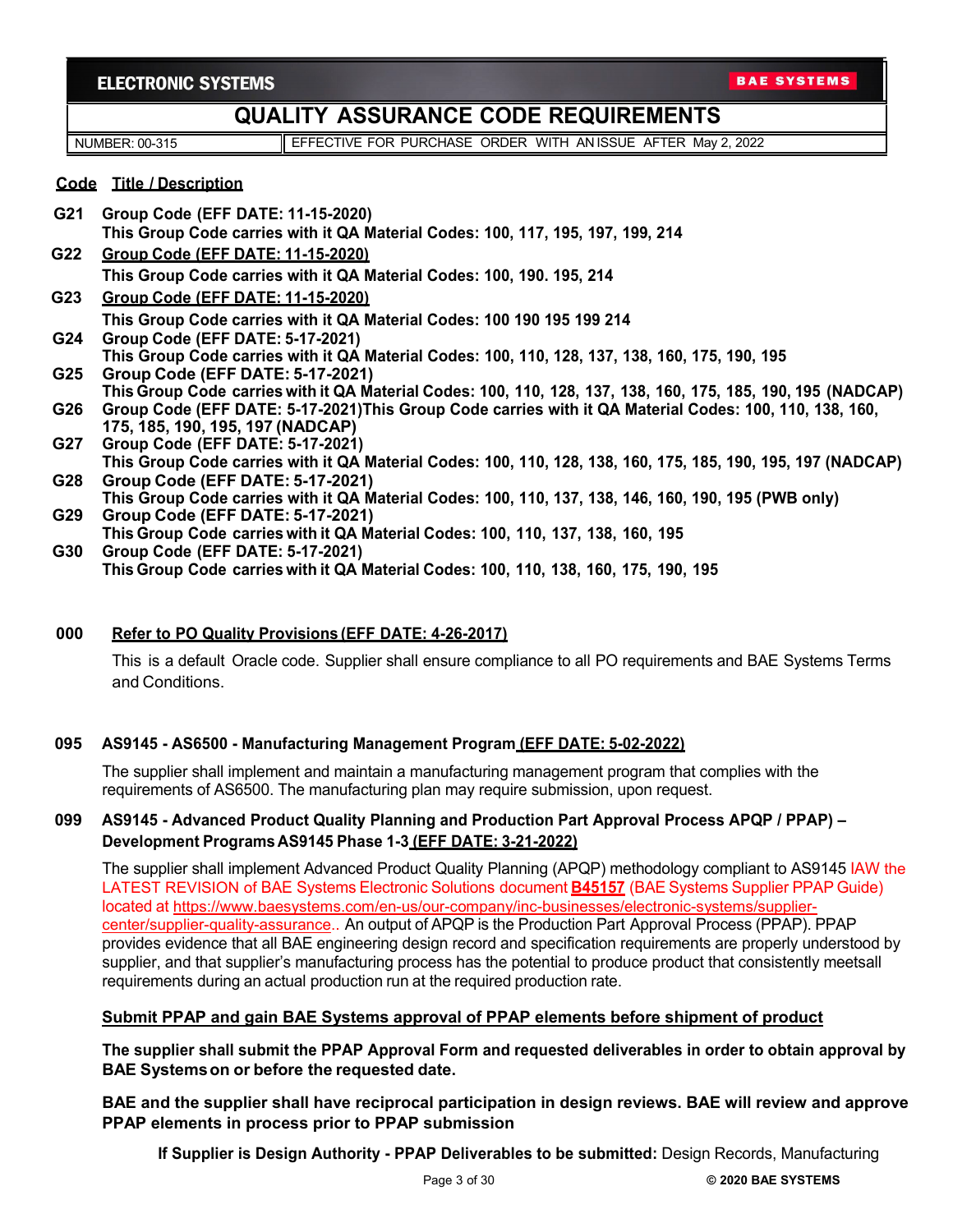NUMBER: 00-315 **EFFECTIVE FOR PURCHASE ORDER WITH AN ISSUE AFTER May 2, 2022** 

Feasibility, DFMEA, KC & CI identified, Initial Process Flow, Initial PFMEA and PPAP approval Form.

**If BAE Systems is Design Authority - PPAP Deliverables to be submitted:** Design Records, Initial Process Flow, Initial PFMEA and Partial PPAP approval Form.

**Note:** Specific deliverables are listed on the PPAP approval form by SQA, and those indicated as N/A are not required

These requirements shall be flowed down to any sub-tier suppliers as required by AS9145

The supplier shall submit a completed PPAP Approval Form to BAE Systems as Initial Submission per applicable elements requested, and obtain approval on or before the defined due date. An example of the PPAP Approval Form may be found at [https://www.baesystems.com/en](https://www.baesystems.com/en-us/our-company/inc-businesses/electronic-systems/supplier-center/supplier-quality-assurance)[us/our-company/inc-businesses/electronic-systems/supplier-center/supplier-quality-assurance.](https://www.baesystems.com/en-us/our-company/inc-businesses/electronic-systems/supplier-center/supplier-quality-assurance)

APQP / PPAP documents may be required to be sent to the Company Procurement Representative via Secure File Transfer System,or equivalent, depending on Security/ITAR restrictions. Data shall be available for review at the supplier's facility, upon request. Records shall remain legible, readily available, and retrievable for a minimum of 10

#### **100 Certificate of Conformance / Compliance (EFF DATE: 5-17-2021)**

years aftercompletion of the purchase order or subcontract.

By accepting Purchase Orders with this Quality Assurance Material Code Imposed on it, from BAE Systems ES, the Seller is certifying (Manufacturers and Suppliers including Distributors) that all product being provided to BAE Systems ES to satisfy this Purchase Order is fully compliant to BAE Systems Terms and Conditions and contains only new product and the supplier has in their possession acquisition traceability documentation (C of C's, or Packaging slips, or proof of procurement)\*\* provided by/from the Original Equipment or Component Manufacturer and any / all previous Franchised/Authorized distributors within the supply chain utilized for all material contained in this shipment.

The supplier agrees to retain objective evidence, including records of the inspections, first article inspections, PPAP and tests performed in the course of manufacturing, testing, inspecting, preserving, packaging and packing of said items for a period of 10 years after completion of purchase order or subcontract. Copies of such records shall be provided to the procurement representative upon request. Records shall remain legible, readily available, and retrievable

Note: Acquisition Traceability documentation is not required to be delivered with the product unless QA Material Code "186" is imposed or required by specification / Drawing,

The supplier shall provide a Certificate of Conformance / Compliance (C of C) with each delivery of product. This C of C is acknowledgement by the supplier that the requirements of the purchase order/subcontract have been fully met and any required chemical / physical analysis has been performed with substantiating evidence/data on file and available upon request by BAE Systems.

The Certificate of Conformance / Compliance (C of C) provided with each delivery shall contain the BAE Systems PO number at a minimum. (Part Numbers, Lot numbers, Date Codes, etc. as well are preferred if applicable / available. If the Part Number ordered is on the C of C it should not contain supplier's internal prefixes or suffixes. The BAE Systems part number listed on the C of C shall be written exactly as stated on the BAE Systems Purchase order. If the supplier includes revision information, it shall be the BAE Systems HW revision, or HW and Drawing revision, but not solely the drawing revision

The C of C / Packaging documentation shall contain the BAE Systems part number listed on the Purchase Order and the supplied part number **if they are different**; providing it is per the BAE Systems drawing / specification as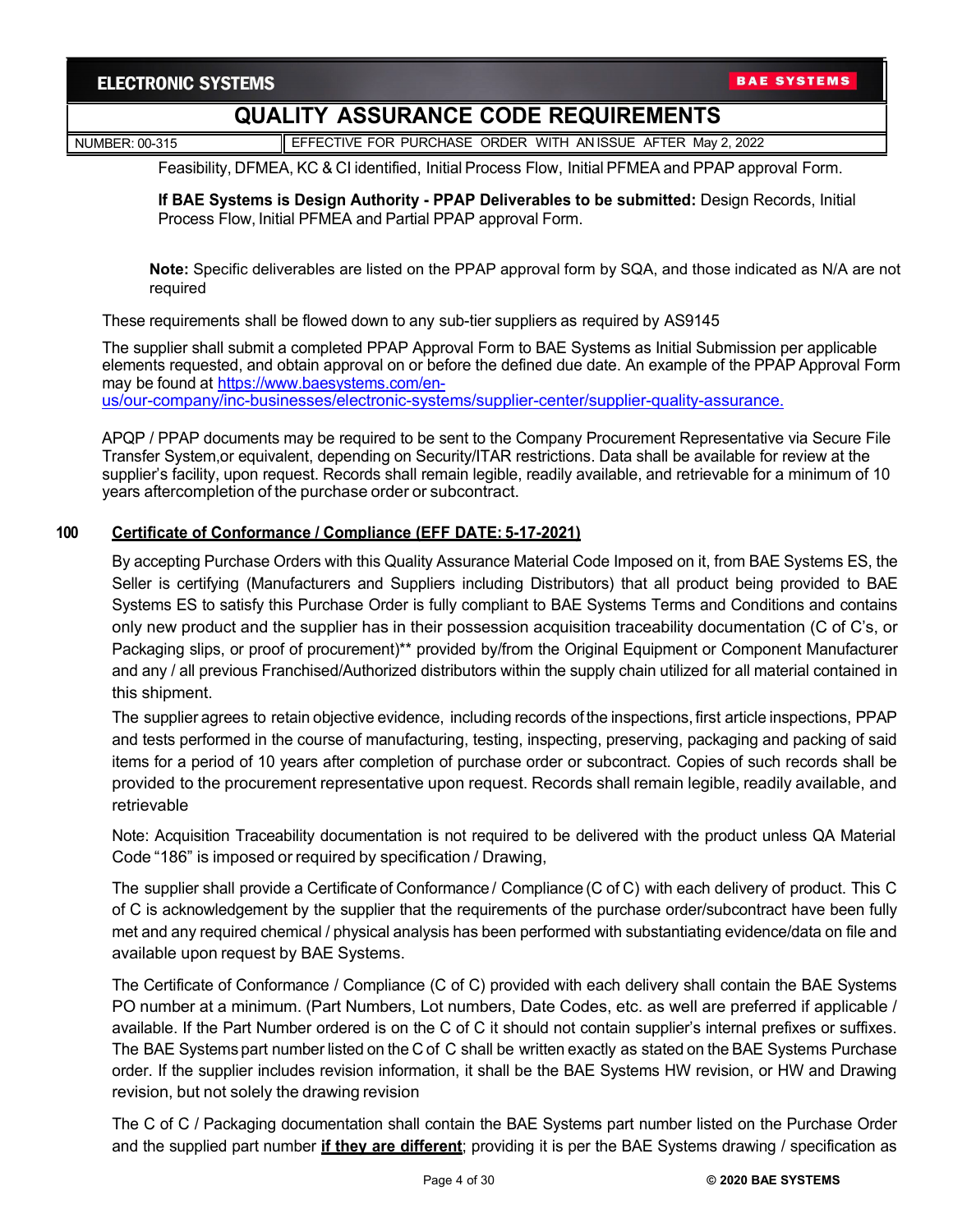NUMBER: 00-315 **EFFECTIVE FOR PURCHASE ORDER WITH AN ISSUE AFTER May 2, 2022** 

called out on the purchase order. The statement shall be certified by an authorized representative of the company (signed, typed or printed) who is approving the C of C or it may be machine generated. Machine generated certifications maynot have a name or signature associated with it as it is certified by the COMPANY. . The Supplier also certifies that the requirements of the BAE Systems PO and other appropriate requirements have been conveyed to any sub-tier suppliers in the execution of this purchase order / subcontract.

The Supplier also certifies that there have been no unauthorized repairs performed on the delivered product. Authorization for repair shall be received from BAE Systems prior to performing any repair activities and shall be submitted to, and approved by BAE Systems via the SVR process as outlined in the External BAESystems Supplier Portal. [\(www.baesystems.com/suppliercenter\)](http://www.baesystems.com/suppliercenter)

### **101 Chemical Test Report (EFF DATE: 4-26-2017)**

Results of chemical tests conducted on materials submitted shall be provided. The report shall identify material specification (including revision level), tests conducted, and identify the material. Analysis reports shall be sent with each lot shipped and shall be endorsed by a responsible representative. Each report shall positively identifiable to the lot shipped and shall show composition and purity of chemicals in percent, or other industry standard units.

### **102 Certificate of Special Process (EFF DATE: 5-17-2021)**

Supplier shall provide a Certificate of Conformance with each delivery, certifying compliance with all special processes required in executing this Purchase Order.

- The Special Process C of C may be included in the C of C for clause 100. However, the Special Process used and the Special Process Supplier shall still be identified.
- The Certification shall contain the suppliers name and address used for the special processes unless the Special Process Suppliers certification is included with the shipment.
- All special process suppliers utilized on this purchase order/subcontract require certification by Nadcap or approval by BAE Systems ES.
- Some examples of special processes include, but are not limited to;
	- o Chemical Processes (including Plating, Passivation),
	- o Heat Treating,
	- o Protective Coatings (Paint/ Epoxy),
	- o Welding (EG: Resistance/ EBFusion),
	- o Brazing (Vacuum/ Dip),Non-Destructive Inspection or Test (NDI/NDT),
	- o Material Testing Laboratories,
	- o Composites,
	- $\circ$  Non-conventional Machining & Surface Enhancements, X-Ray Inspection, etc.
	- o And other special processes as defined by Nadcap.
- All relevant information shall be included on the certificate of special Processes. (e.g. Chemical composition, temperature data, treatment times, etc.) .A list ofBAE Systems' approved special process suppliers can be found at [www.baesystems.com/suppliercenter.](http://www.baesystems.com/suppliercenter)
- The supplier shall contact theBAE Systems buyer for clarification or applicability of this requirement, as needed.
- **Nadcap Accredited suppliers**  When a supplier has Nadcap accreditation for a specific Chemical Processing (CP) via Nadcap (i.e. Passivation, Anodizing & Plating), material may be accepted to an identified commercial standard listed in the procurement documents, which may not be listed on/within the Nadcap approved list. Nadcap approval for chemical processing (CP) shall include applicable Military & Commercial standards for all, types, methods, grades, and classes. Nadcap accredited suppliers listings can be found at [www.eauditnet.com](http://www.eauditnet.com/)
- **BAE Systems approved suppliers**  When a supplier is approved for a specific Chemical Processing (CP) via BAE Systems (i.e. Passivation, Anodizing and Plating), material shall be accepted to the identified commercial standard listed in the procurement documents. The standard shall be listed within the BAE Systems approved supplier list. The BAE approved supplier list can be found at [www.baesystems.com/suppliercenter.](http://www.baesystems.com/suppliercenter)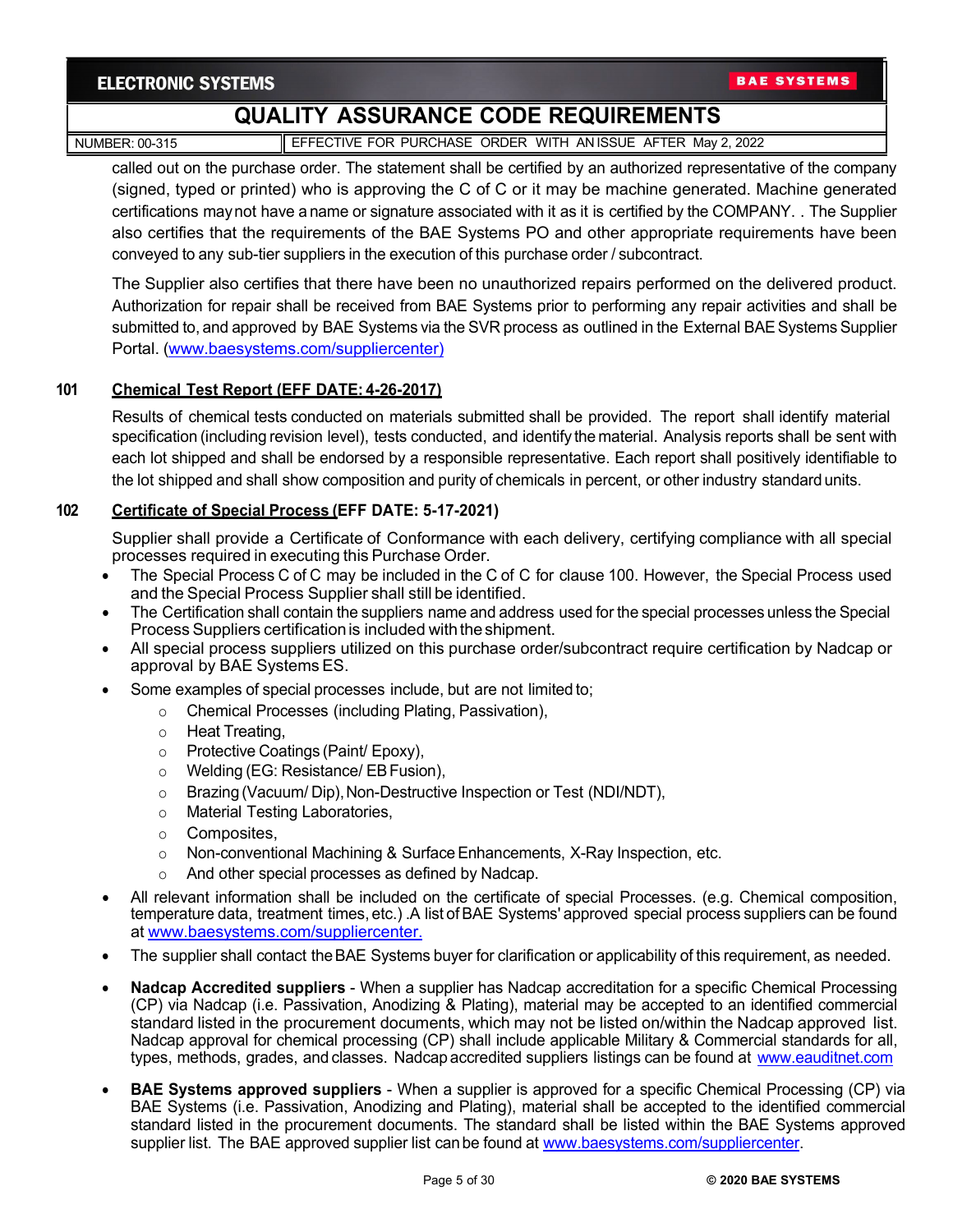NUMBER: 00-315 **EFFECTIVE FOR PURCHASE ORDER WITH AN ISSUE AFTER May 2, 2022** 

\*\* Records shall remain legible, readily available, and retrievable for a minimum of 10 years after completion of the purchase order or subcontract.These requirements shall be flowed down to any sub-tier suppliers.

### **103 Software Source Evaluation (EFF DATE: 2-07-2019)**

Items to be supplied under this Purchase Order are subject to evaluation by BAE Systems Supplier Quality Assurance/Software Quality Assurance representatives at any time during the life cycle of the product. Supplier completes Source Inspection Request Form 11-054 (this form is available on the Supplier Center Website: [www.baesystems.com/suppliercenter](http://www.baesystems.com/suppliercenter) ) and e-mail form to [es.sir@baesystems.com](mailto:es.sir@baesystems.com) at least five (5) business days in advance of inspection and/or acceptance testing. This requirement does not relieve the supplier of the responsibility for final inspection and/or test, nor does it constitute final acceptance by BAE Systems.

#### **104 Chemical/Physical Report (EFF DATE: 5-17-2019)**

The supplier shall provide results of chemical/physical testing conducted on materials furnished on this purchase order/subcontract which will be validated by Incoming Inspection up receipt (cannotbe used with Inspection Codes N,Y7/Y8). These results shall be in accordance with the purchase order requirements and signed by an authorized representative of the company and sent to BAE Systems. Supplier shall maintain a copy of all procured raw material certifications, which shall be readily retrievable and shall include material specifications. In addition, material shall meet any other contractual requirements as stated in the Purchase Order, and any applicable DFARs such as Specialty Metals. Records shall remain legible, readily available, and retrievable for a minimum of 10 years after completion of the purchase order or subcontract.These requirements shall be flowed down to any sub-tier suppliers.

### **105 Technical Data Sheets (EFF DATE: 4-26-2017 )**

The supplier is to provide Technical Data Sheets with each shipment. Technical Data Sheets are not safety requirements but are the manufacturers' instruction of how to mix, cure, and apply deteriorative material, such as paint, primers, and adhesives.

### **106 Source Inspection (EFF DATE: 2-07-2019)**

The products or services specified on this purchase order/subcontract require Customer Source Inspectionby BAE Systems personnel or their delegate prior to shipment from the supplier's facility. Supplier shall complete Source Inspection Request Form 11-054 (this form is available on the Supplier Center Website: [www.baesystems.com/suppliercenter](http://www.baesystems.com/suppliercenter) and e-mail form to [es.sir@baesystems.com](mailto:es.sir@baesystems.com) at least five (5) business days in advance of inspection and/or acceptance testing. In order to facilitate the performance of source inspection, the seller shall furnish the necessary facilities and equipment, supply data, and perform tests as required by applicable drawings, specifications, and inspection instructions. Source inspection may be witnessed by BAE Systems customers or government representatives.

### **107 Pre-closure Inspection (Pre Cap) (EFF DATE: 2-07-2019)**

The products or services specified on this purchase order/subcontract require Customer Source Inspection by BAE Systems personnel or their delegate. This inspection shall occur at points agreed to by BAE Systems (i.e. before closure, sealing, foaming, and tuning pot encapsulation). Supplier shall complete Source Inspection Request Form 11-054 (this form is available on the Supplier Center Website: [www.baesystems.com/suppliercenter](http://www.baesystems.com/suppliercenter) and e-mail form to [es.sir@baesystems.com](mailto:es.sir@baesystems.com) at least five (5) business days in advance of inspection and/or acceptance testing. Final acceptance of deliverable items shall be at BAE Systems.

Source Inspection may be witnessed by BAE Systems customers or government representatives.

#### **108 Process Controls (EFF DATE: 4-26-2017)**

The supplier is expected to institute sufficient process controls to result in consistently meeting the quality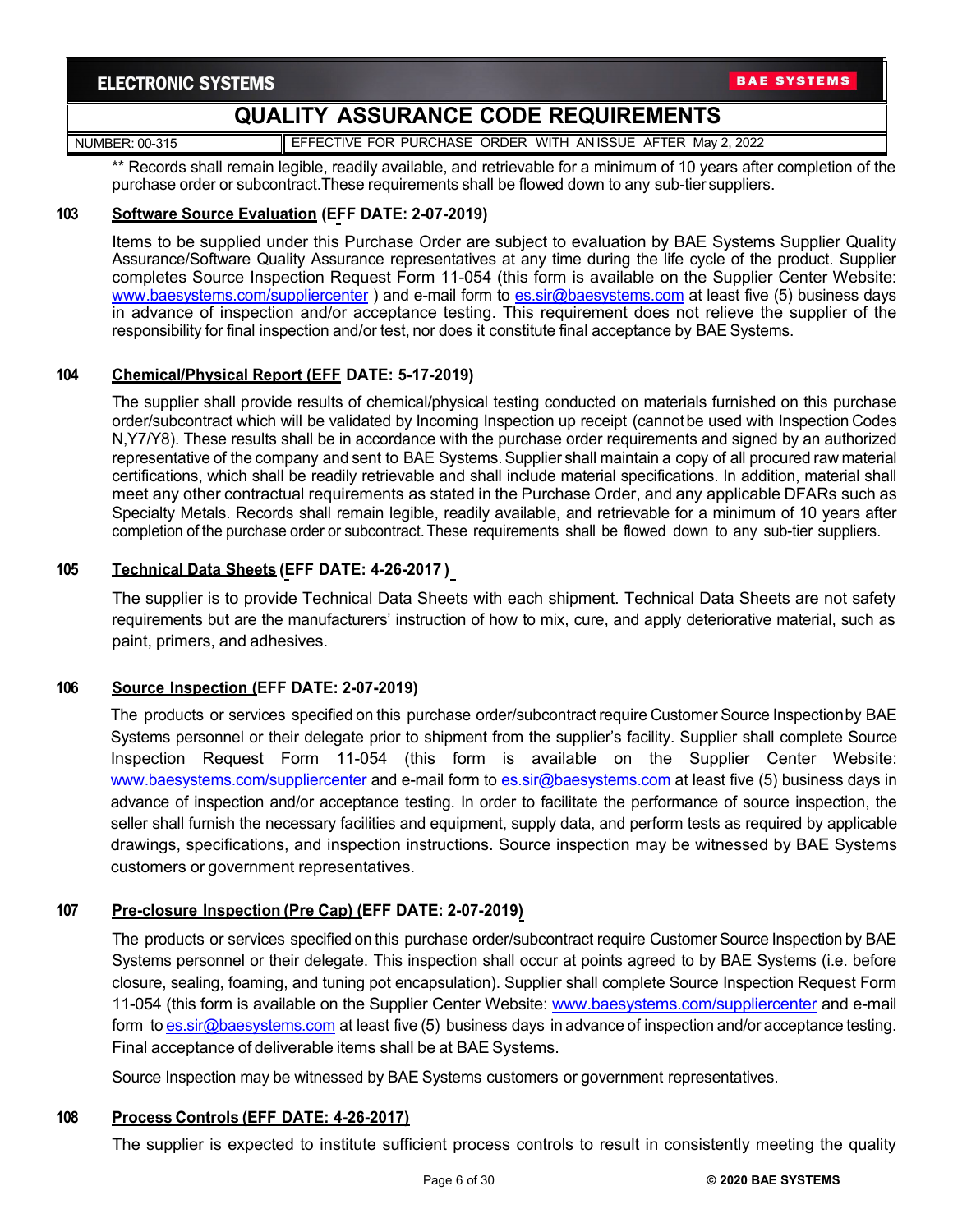# **QUALITY ASSURANCE CODE REQUIREMENTS**

NUMBER: 00-315 **EFFECTIVE FOR PURCHASE ORDER WITH AN ISSUE AFTER May 2, 2022** 

requirements for the specific product being ordered. BAE Systems shall have the right to perform process control audits. A process control audit checklist shall be provided to the supplier in advance if an audit is to be performed.

### **109 Better-Than Part Limitations (EFF DATE: 4-26-2017)**

Program/System Qualification process has yet to be finalized. Only the exact part number ordered is acceptable. "Better-Than" versions (i.e. failure rates, tolerance, etc.) of any specific part type are not permitted on this purchase order, even in cases where the applicable military specification may allow suchpractices.

### **110 Part Traceability (EFF DATE: 11-15-2020)**

The shipment record provided with each delivery of parts shall identify the Original Equipment, or Original Component, Manufacturer (OEM/OCM) CAGE code or manufacturer identification, Purchase Order, part number and lot number and /or date code. In addition, each container shall be marked with the OEM / OCM CAGE code or manufacturer identification, Purchase Order, part number and lot number and/or date code.

### **111 Supplier Recorded Data (EFF DATE: 2-07-2019)**

The suppler is to provide data for each shipment (electronic or hardcopy) in accordance with the following requirements. The supplier is required to notify and receive written authorization from BAE Systems, if deviations from the following criteria are desired, i.e. sampling, etc.

- The supplier will perform and record the results of mechanical and/or electrical test in accordance with the final acceptance criteria as specified in the applicable specification/drawing, unless otherwise specified in the purchase order.
	- i. When final acceptance is not defined in the controlling documents, the supplier will perform and record results of the mechanical and/or electrical tests that are considered part of the supplier's acceptance criteria.
	- ii. Variable data shall be utilized for 100% of the end item acceptance parameters within a specification or drawing or that are considered part of the supplier's acceptance criteria. Attribute data shall only be utilized for appropriate notes and to identify the condition (i.e. form feed, illumination, continuity, etc.. or other pass/fail, go/no-go conditions.)
- When specified in the purchase order, use of critical control characteristics as part of an approved Variable Reduction Process/ Statistical Process Control (VRP / SPC) Control Plan may be substituted for the 100% variable/attributes data VRP / SPC Control should be compliant to AS9103.
- Recorded data shall be traceable to the parts inspected/tested. Traceability may be controlled through part serialization, tagging, or identification of individual unit packaging unless otherwise specified in the purchase order or specification/drawing
- 100% of the lot shall be inspected and / or tested unless otherwise stated in the purchase order or specification/drawing. When sampling is authorized, it shall be in accordance with ANSI/ASQ Z1.4 or other statistically based plan, with specific lot size, AQL, and sample size identified on each data sheet.

# **112 Shelf Life Material – Require 80%\*\* useful life remaining if total useful shelf life is 1 year or less. (EFF DATE: 2-07-2019)**

If this code is on the Purchase Order and material is adversely affected by time, the container and/or certification shall be marked with the expiration date and the recommended storage conditions. Information supplied shall be in accordance with any military/BAE Systems specification referenced on the drawing or on the purchase order. Do not deliver material with less than 80% of the useful shelf life remaining if total shelf life is 1 year orless.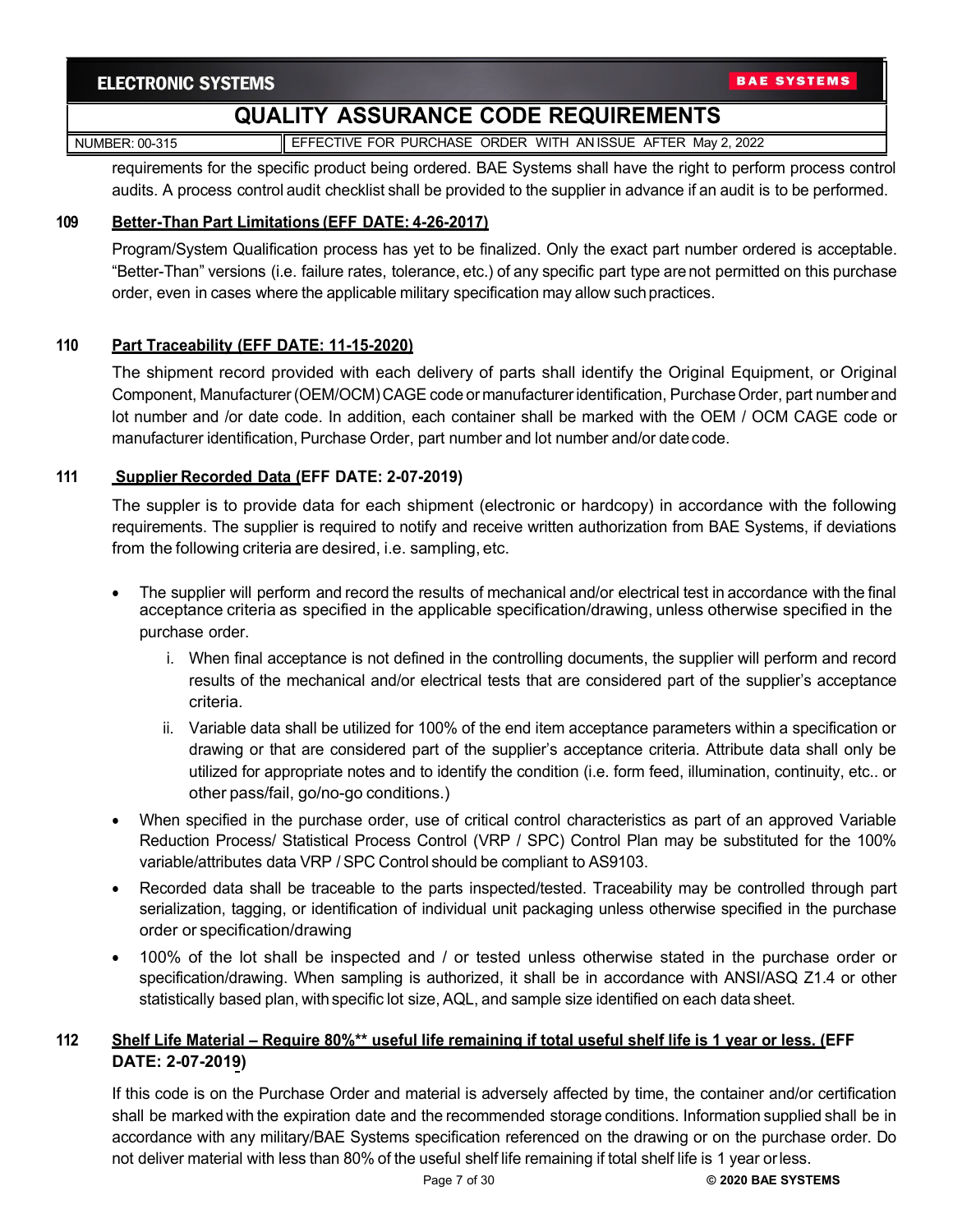NUMBER: 00-315 **EFFECTIVE FOR PURCHASE ORDER WITH AN ISSUE AFTER May 2, 2022** 

\*\*If total shelf life is greater than 1 year providing material with 60% remaining useful life is acceptable.

### **113 Designated Supplier(EFF DATE: 2-07-2019)**

The use of DSQR Product Verification Report, Supplier Quality Verification Report, DSQR C of C or equivalent Supplier C of C, is authorized forthis purchase order. This requirement does not relieve the supplier of responsibility for final inspection and/or test, nor does it constitute final acceptance by BAE Systems.

### **114 First Article Inspect Data Required (EFF DATE: 10-18-2021)**

All FAI activity shall be accomplished in accordance with the requirements of AS9102 (latest revision) and stated below

The following items are required for all FAI submittals

- Any Lower Level FAIRs, recorded in the Index Section of Form 1, shall be included as an attachment to the upper level FAIR.
- Ballooned/Bubbled product drawing(s), engineering specification(s), DPD and/or other applicable design documents shall be included, as applicable, with FAIR submission(s). The Ballooned/Bubbled document(s) shall be clearly traceable to the characteristic numbers listed within Form 3.
	- o Refer to AS9102 Section 4.5g
- An FAI with noted nonconforming design characteristics shall be marked "FAI Not Complete." The Supplier shall notify BAE Systems Buyer and submit a BAE Systems Supplier Variance Request (SVR) form for approval (form located on BAE Systems Supplier Center website *[https://www.baesystems.com/en-us/our-company/inc](https://www.baesystems.com/en-us/our-company/inc-businesses/electronic-systems/supplier-center/supplier-quality-assurance)[businesses/electronic-systems/supplier-center/supplier-quality-assurance](https://www.baesystems.com/en-us/our-company/inc-businesses/electronic-systems/supplier-center/supplier-quality-assurance)*).
	- o Refer to AS9102 Section 4.4

The original FAIR need only to be submitted\* with the 1<sup>st</sup> delivery of product unless changes have occurred which could affect product. Once approved by BAE systems, the supplier may continue to ship product under the existing FAIR as long as there has not been a break in production of greater than 24 months, a change in the production process, or a revision change.

BAE Systems reserves the right to perform a Production Process Verification Review (PPVR) at the supplier in lieu or in addition to a FAIR.

#### **\*Methods of Submittal:**

- It is preferred that all FAIs will be submitted utilizing cloud based system, Net-Inspect. If utilizing NetInspect, suppliers should submit FAIRs 10 days in advance of shipment and the FAIR approved prior to shipment. Parts should not be shipped until the FAIR is approved in NetInspect by BAE Systems.
- If the PN is unable to be loaded in NetInspect, please contact the BAE Systems Buyer to determine if the item can be added. If it cannot, the FAI report shall be submitted with the 1st delivery of product. Data may be required to be sent to the BAE Systems Buyer via Secure File Transfer, or equivalent, depending on Security/ITAR restrictions.

If Material Certifications or Special Processes are considered proprietary, a certificate of conformance will be attached to the FAI indicating that product conforms to the requirements of the Purchase Order. Data shall be available for review at the supplier's facility, upon request. Records shall remain legible, readily available, and retrievable for a minimum of 10 years after completion of the purchase order or subcontract.

BAE Systems reserves the right to perform a Production Process Verification Review (PPVR) at the supplier in lieu or in addition to a FAIR.

**NOTE:** For tabulated drawings (e.g. list of parts and "-" conditions), if a change does not affect hardware part(s) revision listed on the PO, then Partial FAIR submissions are not required.

### **115 First Piece Article for Tooling (EFF DATE: 4-26-2017)**

The first sample produced of each article of tooling, molds, jigs, fixtures, etc., shall be submitted to BAE Systems with a First Article Inspection report (in accordance with AS9102) prior to delivery of any additional quantities. The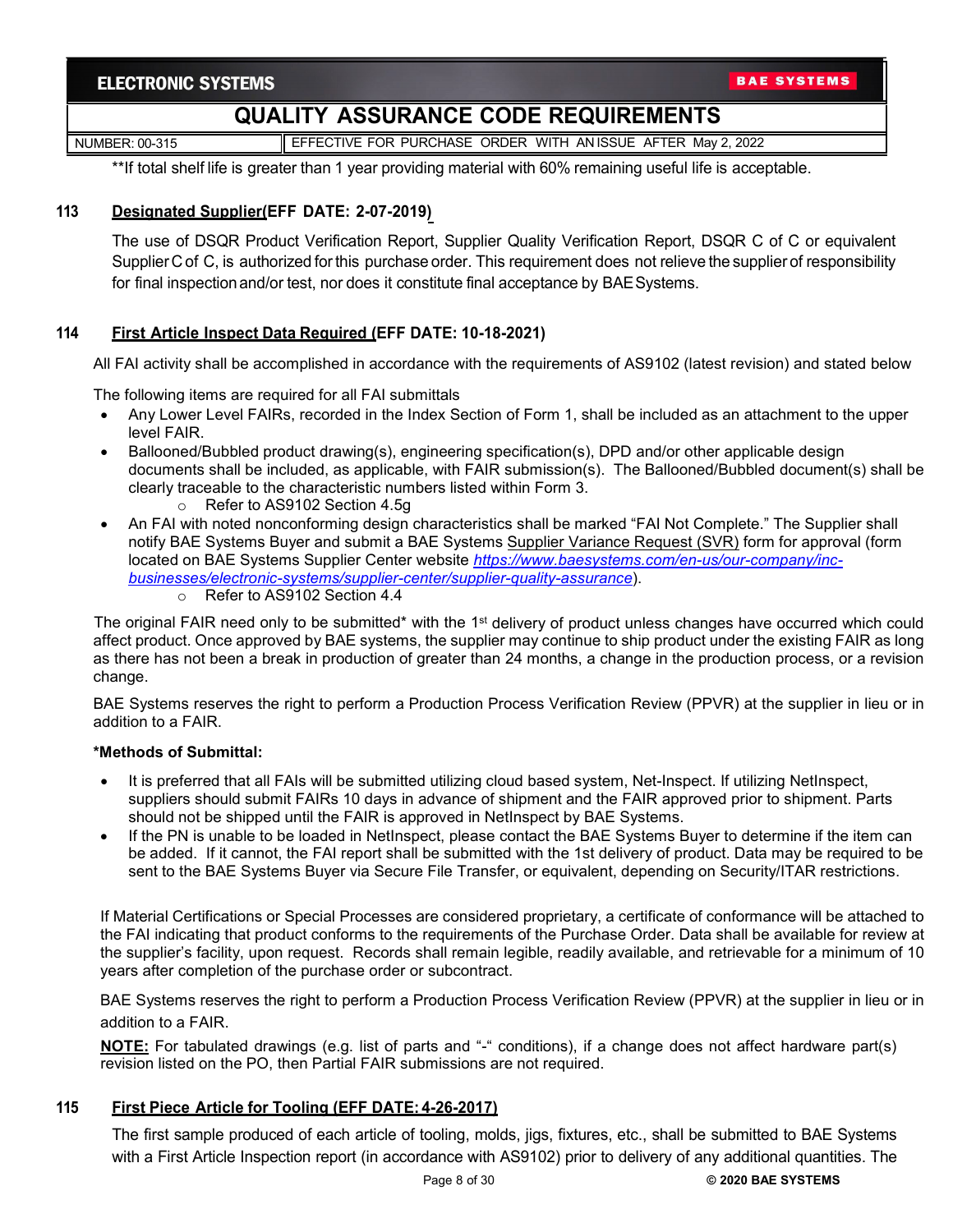**BAE SYSTEMS** 

# **QUALITY ASSURANCE CODE REQUIREMENTS**

NUMBER: 00-315 **EFFECTIVE FOR PURCHASE ORDER WITH AN ISSUE AFTER May 2, 2022** 

samples shall have been fabricated using the parts, material and processes proposed for full PO production. Such manufacture shall have taken place at the same location proposed for full PO production. The samples shall be accompanied by complete data demonstrating performance of the equipment in compliance with the drawing and specification requirements. Production prior to written approval from BAE Systems buyer is at the supplier's risk. BAE Systems approval or conditional approval of such samples shall not relieve the supplier from complying with the requirements of this order.

### **116 Element of Evaluation (EFF DATE: 5-17-2017)**

Element of Evaluation to be performed by the Supplier in accordance with MIL PRF 38534 or MIL PRF 38535 or MIL PRF 19500. Supporting documentation shall be retained for 10 years minimum and will be available upon request.

### **117 QA Notes (EFF DATE: 2-07-2019)**

Other required additional and/or special Quality requirements are specified by the purchase order in the QA Notes field of the Manual Purchase Requisition or the QA Notes field of the QA Clauses

### **119 Lot Code Uniformity (EFF DATE: 4-26-2017)**

Each delivery / receipt shall be of one lot and date code.

# **121 Software Issue Identification (EFF DATE: 4-26-2017)**

If there are any software licenses, restrictions, etc. involved the supplier shall define such restrictions and provide a copy thereof with quotation/proposal response. Each delivery / receipt shall be of one lot and date code.

### **122 Date Code Restriction (EFF DATE: 2-07-2019)**

Parts with a date code older than 52 weeks, at the date of shipment, shall not be delivered to BAE Systems

Note: Submit an SVR to BAE Systems Procurement if date code parts are not available to meet this purchase order requirement. If older parts are to be allowed with re-screen, the date of the re-screen shall be identified on the C of C or attribute data sheet for each shipment. The SVR form and instruction can be found at [www.baesystems.com/suppliercenter](http://www.baesystems.com/suppliercenter)

### **125 Lot Control (EFF DATE: 11-15-2020)**

Lot control is required which provides traceability to the records for the processes, inspections, and tests used in the manufacture of the items. Lot number or date code is to be identified on outside of intermediate and/or unit packages. When multiple lot/date codes are shipped together, individual lot/date codes are to be segregated (only one date code per reel) and identified on the outside of the intermediate packages.

### **128 Serialization (EFF DATE: 4-26-2017)**

Serial numbering of the parts is required.

### **131 Retention of Test Record (EFF DATE: 5-17-2021)**

Pass/fail data shall be retained and made available upon request. Quality Group "A" electrical test for each date code used to fill this order shall be retained for 10 years minimum. Data shall be identifiable to the items supplied. Parts tested to BAE Systems specifications shall include the drawing number, revision level and software program number revision level. Supplier shall notify BAE Systems 30 days in advance of shipment, of any changes to BAE Systems drawings effecting the electrical specifications.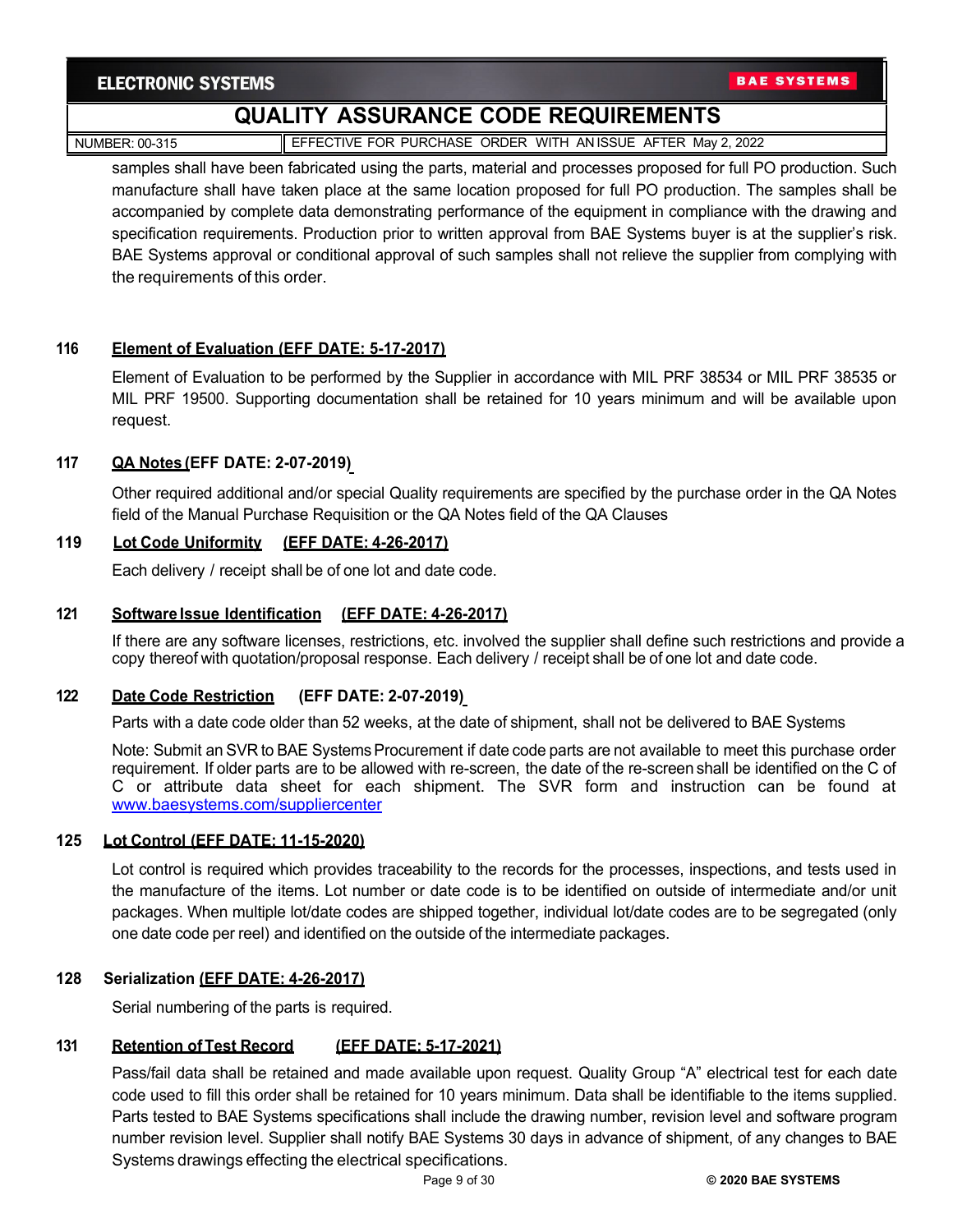# **QUALITY ASSURANCE CODE REQUIREMENTS**

NUMBER: 00-315 **EFFECTIVE FOR PURCHASE ORDER WITH AN ISSUE AFTER May 2, 2022** 

Parts tested to military specifications shall include the specification drawing Number, revision level plus any amendments.

The above data may be written on the C of C or included as an attached separate Item.

# **132 Identification of Lot/Date Code (EFF DATE: 2-07-2019)**

Supplier shall record all delivered lot identification numbers and/or date code(s) on the outside of intermediate and/or unit packages if available. Multiple lot/date codes shall be individually packaged and labeled. For tape and reel, waffle pack, or JEDEC / Matrix tray packaged parts, onlyone date code perreel / waffle pack / tray is allowed.

### **133 Radiographic Inspection (EFF DATE: 4-26-2017)**

The material on this purchase order requires radiographic inspection. Each Radiograph shall include the image of the number, part serial number, identification of the area radiographed and identification of the view direction. Films shall be interpreted by the seller's laboratory and findings reported on an appropriate form. Copies of the laboratory report and the radiographs shall accompany the material. Each report submitted shall be signed by a certified radiographer, stating the level of certification IAW MIL-STD-410/NAS 410.

### **134 Lot Screening Summary (EFF DATE: 2-07-19)**

Seller shall include one copyof Electrical or Screening data and Environmental Stress Screen (ESS) data with each shipment. The summary shall include the conditions of test, quantity tested and quantity rejected at each test or screen.

**Note:** ESS typically involves Centrifuge or Mechanical shock, and/or Vibration, and Temperature Cycle or Shock, and may include Burn In, if applicable to the military specification the part is manufactured / ordered to. Supporting documentation shall be retained for 10 years minimum.Reference the appropriate MIL PRF 38534, MILPRF 38535,MIL PRF 19500 or MIL STD 810, Mil-Std-883, etc.)

### **135 Lot Screening and Variables Data (EFF DATE: 4-26-2017)**

Seller shall include one copy of the lot screening and burn-in (if applicable by governing Military Specification) variables data with each shipment.

### **136 Destructive Physical Analysis (DPA) per MIL-STD–1580 (EFF DATE: 4-26-2017)**

Supplier will perform DPA (Destruct Physical Analysis) on parts and accept them based upon passing MILITARY-STANDARD 1580

### **137 No Pure Tin, Bismuth or SAC Alloyed Materials Allowed (EFF DATE: 2-07-2019)**

No pure tin plating allowed. **The use of pure unalloyed tin isprohibited in the construction and surface finishof goods** required to be delivered to Buyer under this Purchase Contract. Construction and finish include solders and plating. **Tin isconsideredto be pure if it containsless than 3% alloying elements.** The critical concentration of bismuth begins in the range of 3 to 5%, so lead finishes with greater than 3% bismuth are not allowed. BGA's and CCGA's are not allowed with Tin, Silver, Copper, (SAC) alloyed Balls.

Data / Certifications / Material Composition Certs or Procurement evidence to this requirement shall be maintained by the OEM / OCM and is not required to be submitted with each shipment unless specifically stated by QA notes (code 117) on the PO. These validation documents / certifications shall be provided upon request by BAE Systems.For all Purchase Orders placed after 7/15/2014 with 117 codestipulation.

### **138 Mercury Exclusion (EFF DATE: 4-26-2017)**

Supplies furnished under this contract or purchase order shall not be contaminated by mercury or mercury compounds, nor shall they contain functional mercury. If mercury is used in the processing of the supplied material, it shall be separated from the material by a minimum of two barriers. Suppliers shall include a certification of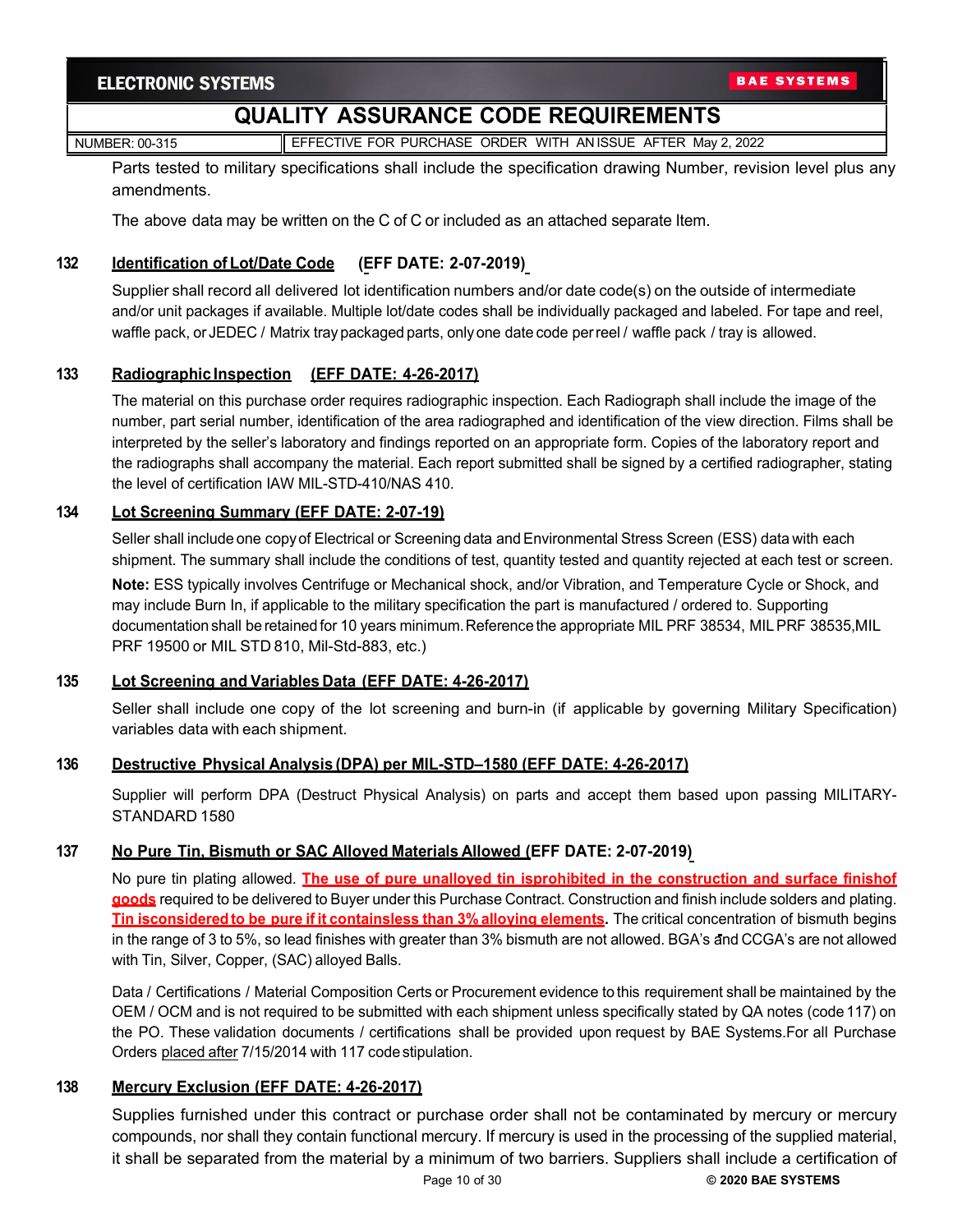NUMBER: 00-315 **EFFECTIVE FOR PURCHASE ORDER WITH AN ISSUE AFTER May 2, 2022** 

conformance to the above requirement, indicating that the material supplied is mercury free, with each shipment of material on this order.

### **140 Government Source Inspection (GSI) (EFF DATE: 2-07-2019)**

The products or services specified on this purchase order/subcontract require Government Source Inspections (GSI) prior to shipment from the supplier's facility. Upon receipt of this order promptly notify government representative who normally services the supplier's facility so appropriate planning for government inspection can be accomplished. All shipments on this PO/Subcontract shall be accompanied by objective evidenceof government acceptance. The products or services specified may require Government Quality Assurance Surveillance. Therefore, prior to commencement of any special test, notify the government representative. The government representative is requested to verify by signature all reports of testing accomplished, verifying only those portions actually witnessed. Such verification shall signify concurrence with the recorded data, but not necessarily with conclusions derived there from.

### **141 Independent Distributor Certificate of Conformance. (EFF DATE: 8-08-2019)**

Traceability Documentation - With each shipment the supplier shall provide a Certificate of Conformance that includes the following information:

- BAE Purchase Order and Line Item Number
- Quantity included in shipment
- Part Number as listed on the Purchase Order
- Manufacturer's Name and Address and Cage code
- Manufacturer's Part number (If Different)
- Lot code/Date code
- Product Description
- An authorized representative of the supplier shall sign and date the certificate attesting to the conformance

The supplier shall provide acquisition traceability provided by the original component manufacturer and previous distributors for each shipment(IfAvailable). If not they must provide evidence of full compliance to the BAE Systems Independent Distributor Procurement Authorization form (601.2) The supplier shall also submit a Supplier Variation Request (SVR) approved by BAE Systems with each delivery against thisPO.

Military compliant microcircuits and discrete semiconductors shall adhere to the acquisition traceability requirements in Mil-PRF-38534, MIL-PRF-38535 and MIL-PRF-19500. These documents require that manufacturer certifications follow the parts throughout the supply chain. (In no case shall the acquisition traceability documentation be altered or shows signs of alteration. This is grounds for immediate rejection of the lot/shipment.) The original component manufacturer's certification shall include (at a minimum):

- Manufacturer's name and address.
- Device type
- Lot identification code (including plant code).
- Conformance inspection acceptance date.
- Quantity of devices in shipment from manufacturer.
- Statement certifying product conformance and traceability.
- Signature and date of transaction
- Customer or Distributors name and address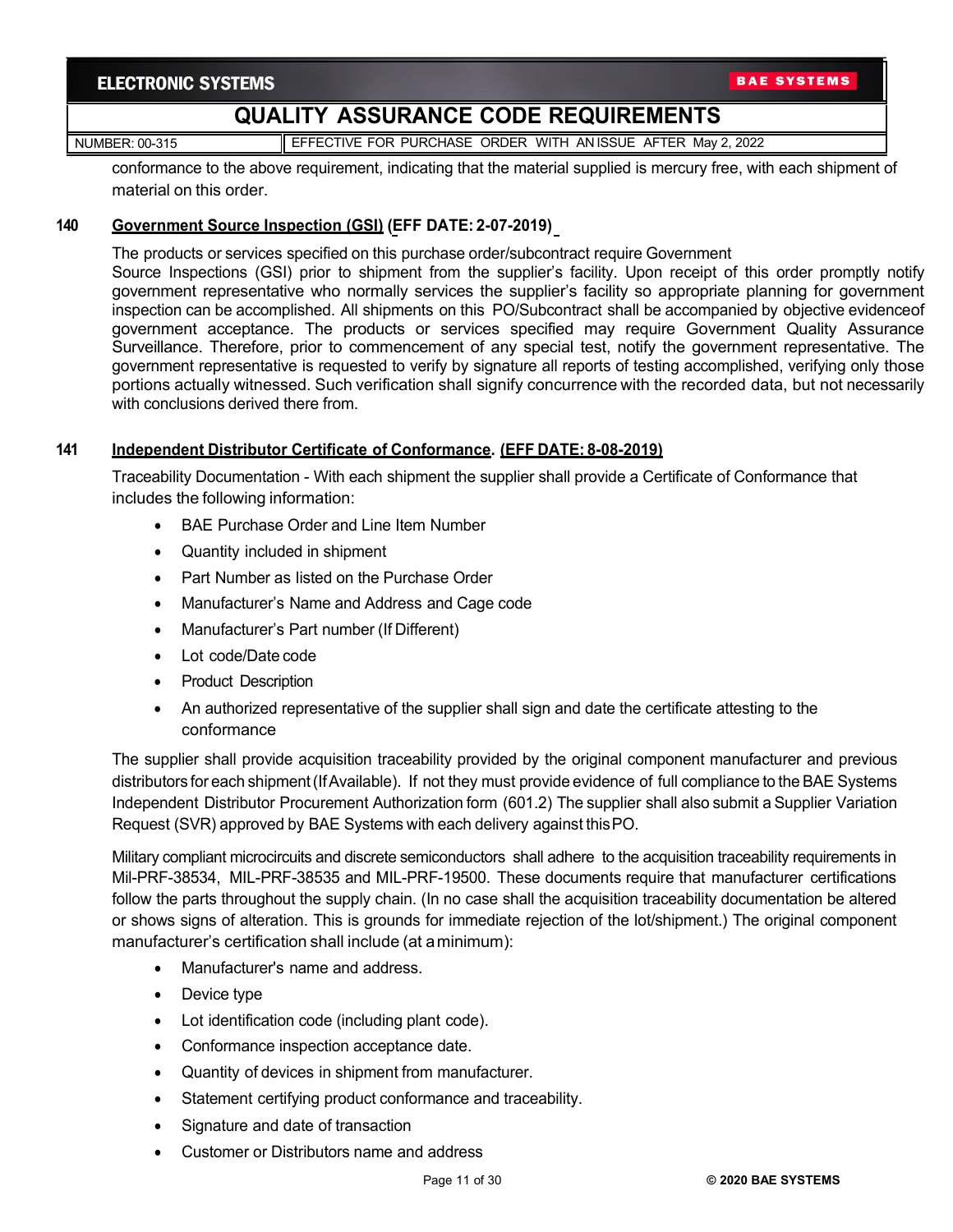# **QUALITY ASSURANCE CODE REQUIREMENTS**

NUMBER: 00-315 **EFFECTIVE FOR PURCHASE ORDER WITH AN ISSUE AFTER May 2, 2022** 

Other device deliveries should include the documentation cited above for military parts as available and applicable. At a minimum thesedevice deliveries shall be accompanied by documentation (for example, packing slips,invoices, certificates of conformance) that confirms acquisition traceability back to the device OEM / OCM.

Acquisition traceability also includes distributor documentation for each distributor in the supply chain:

- Distributor's name and address.
- Name and address of customer as involved in the chain of custody.
- Quantity of devices in shipment.
- Lot/Date code

Copies of acquisition traceability documentation shall be maintained by the supplier for a minimum of 15 years. If acquisition traceability is not available, then the supplier shall perform all testing required by AS5553 to prove heritage to the OCM. Supporting data shall be sent with the product.

### **145 Workmanship (EFF DATE: 4-26-2017)**

The product purchased shall meet the soldering and workmanship requirements contained in the latest issue of IPC/ANSI J-STD-001, Class 3 or IPC 610 Class 3 unless otherwise specified on the purchase order/subcontract or drawing. In case of a conflict, IPC/ANSI J-STD-001 takes precedence.

### **146 Printed Circuit Boards (EFF DATE: 5-17-2021)**

The articles specified on the face of this purchase order are printed wiring boards that are to be manufactured to IDS, Military, or IPC specification(s). The following requirements are in addition to those specified:

- Military specification(s): for double-sided and multilayer printed wiring boards, a minimum of two (2) quality conformance micro sectioned test coupons for each production panel utilized on this order shall be maintained by the manufacturer. They shall be available for review for a minimum of 10 years after delivery, for each lot of printed wiring boards shipped against this purchase order.
- IPC specification(s): for double-sided and multilayer printed wiring boards, micro sectioned coupon acceptance testing and frequency shall be performed as specified for Equipment Class 3. Test coupons for each production panel utilized on this order shall be maintained by the manufacturer and available for review for a minimum of 10 years after delivery, for each lot of printed wiring boards shipped against this purchase order.
- All printed wiring boards, unless otherwise specified, shall be packaged in accordance with Purchase Order / Contract Requirements and unit packaged to prevent contamination from humidity.
- Visual examination for applicable attributes, to all Classes of IPC-6012 Series Qualification and Performance Specifications, shall be conducted at 3 diopters (approx. 1.75X) Minimum. For feature sizes less than or equal to 0.254 mm [0.010 in] in size, in their smallest dimension, visual examination shall be conducted at 4 - 10X Minimum. If the acceptable condition of a suspected defect is not apparent, it should be verified at progressively higher magnifications (up to 40X) to confirm that it is a defect. Dimensional requirements such as spacing or conductor width measurements may require other magnifications and devices with reticles or scales in the instrument, which allow accurate measurements of the specified dimensions. Contract or specification may require other magnifications.
- Visual examination for applicable attributes, to all Classes of IPC-6013 & IPC-6018 Series Qualification and Performance Specifications, shall be conducted IAW the associated Specification.
- Visual examination of microvia structures for applicable dimensional or workmanship attributes shall be conducted at 30Xminimum.

The supplier shall provide a Material Report, with each delivery, for the raw material supplied or used in the parts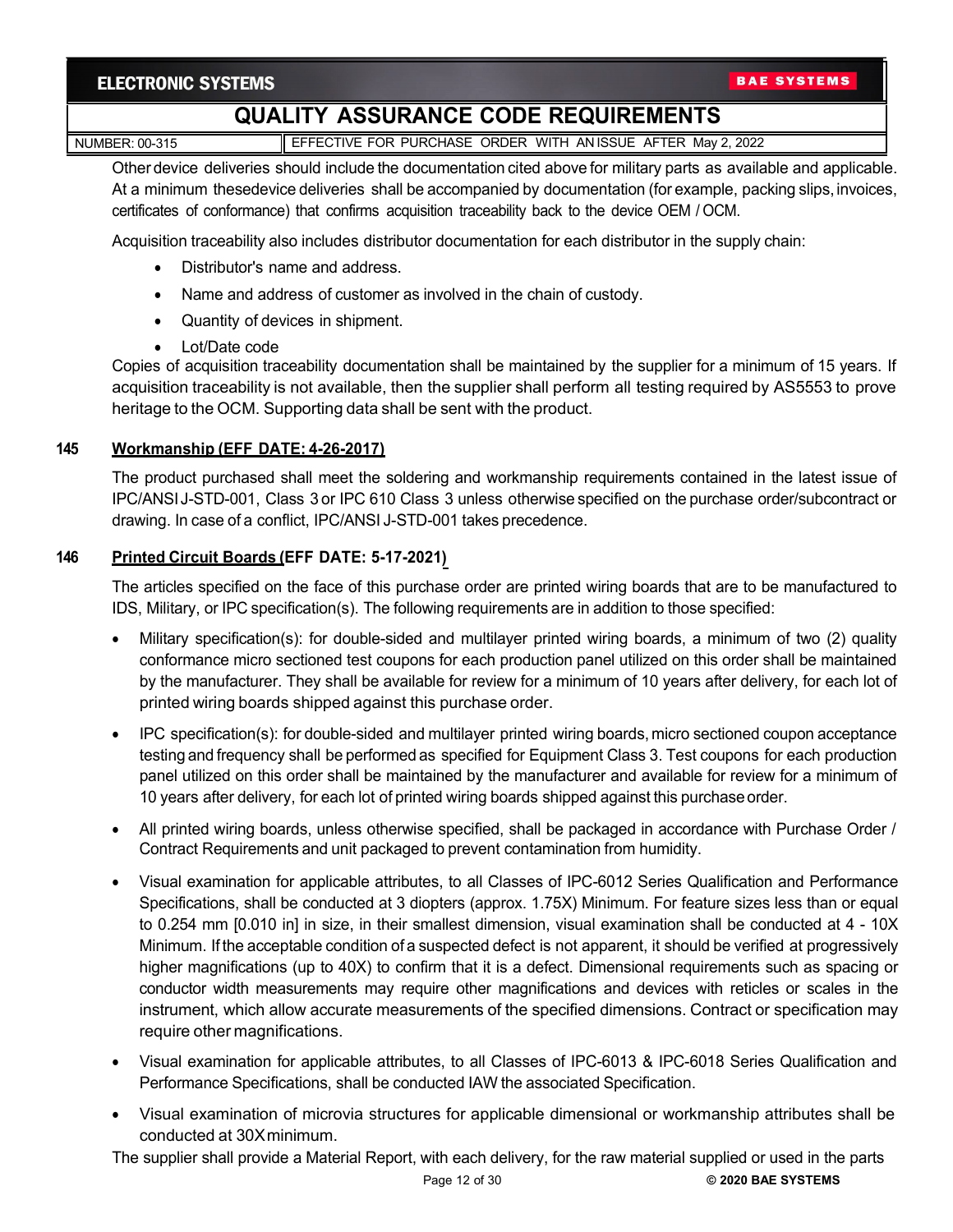**BAE SYSTEMS** 

# **QUALITY ASSURANCE CODE REQUIREMENTS**

NUMBER: 00-315 **EFFECTIVE FOR PURCHASE ORDER WITH AN ISSUE AFTER May 2, 2022** 

supplied. The Material Report shall be from the original raw material supplier and include original supplier, lot number, material specification, tests conducted, composition breakdown by percentage and any other relevant information needed to identify / trace the raw material. This includes raw structural materials and all peripheral materials Acceptable examples include, but are not limited to: composition breakdown and supplier of the Prepreg, Laminate, Duroid, Coverlay Material, Bondply, Foil, Tear Stop, Solder mask, Marking Ink, Hole Plug/Fill Material, Strain Relief Material, Adhesives, etc. certs / composition analysis, dimension / description. The supplier shall maintain the original certification / material reports and any secondary independent test laboratory certification(s) (if any additional process was done to the material altering it from its original state). Supplier records shall be retained for a minimum of10 years after completion ofthe purchase order or subcontract.These requirements shall be flowed down to any sub-tier suppliers.

### **157 Build to Print Machined, Sheet Metal Parts, and Cables etc. Marking (EFF DATE: 5-17-2021)**

Part marking shall be permanent, legible, and located as specified on drawing. If not specified on drawing, locate marking on part's interior surface or contact your BAE Systems procurement representative for additional marking information

• Parts shall be marked on two lines as follows:

XXXXX - 123456-0001 (Original Design Group's CAGE Code\* – Part Number) Per the Drawing MFR

- XXXXX (MFR Manufacturer's CAGE Code\*\*) Optional Marking allowed
- Subassemblies and Assemblies shall be marked as follows: XXXXXASSY123456-0001 (Original Design Group's CAGE CODE\* "ASSY" Part Number) Per the Drawing

MFR – XXXXX (MFR - Manufacturer's CAGE Code\*\*) Optional Marking allowed

- Subassemblies requiring electrical testing may have suppliers internal tracking information added to the item by the supplier (i.e. on the band marker) to allow traceability from the test data to the assembly.
- Bag and Tagging of parts or subassemblies with the above information is only permitted under either of the following conditions:
	- Piece parts are too small to individually mark, or
	- The drawing specifically states to bag and tag
	- Subassemblies requiring electrical testing that are bag and tagged may have the suppliers internal tracking information added to the item by the supplier (i.e. on the band marker) to allow traceability from the test data to the assembly.
- \* Original Design Group's CAGE Code found in drawing's title block located to left of part number.
- \*\* If manufacturer has no CAGE Code, then Manufacturer's Name or Logo shall be substituted for CAGE Code.

### **158 Equipment Calibration Requirements (EFF DATE: 4-26-2017)**

Supplier shall maintain a documented calibration system for the calibration and maintenance of tools, jigs, ovens, equipment used in Screening/ESS operations, Inspection and Test equipment. The Supplier's calibration system shall be compliant to industry requirements in accordance with the Supplier's QMS, including without limitation ISO 17025, ISO 10012-1 and ANSI Z540. As the minimum requirements, the Supplier will provide the following:

- Identification or serial number of the BAE Systems standards or test equipment to which the report pertains.
- Relevant condition under which the calibration was performed (temperature, relative humidity, etc.) as required.
- Accuracy of the standard under test (expressed in percentage or other suitable terms).
- Report number.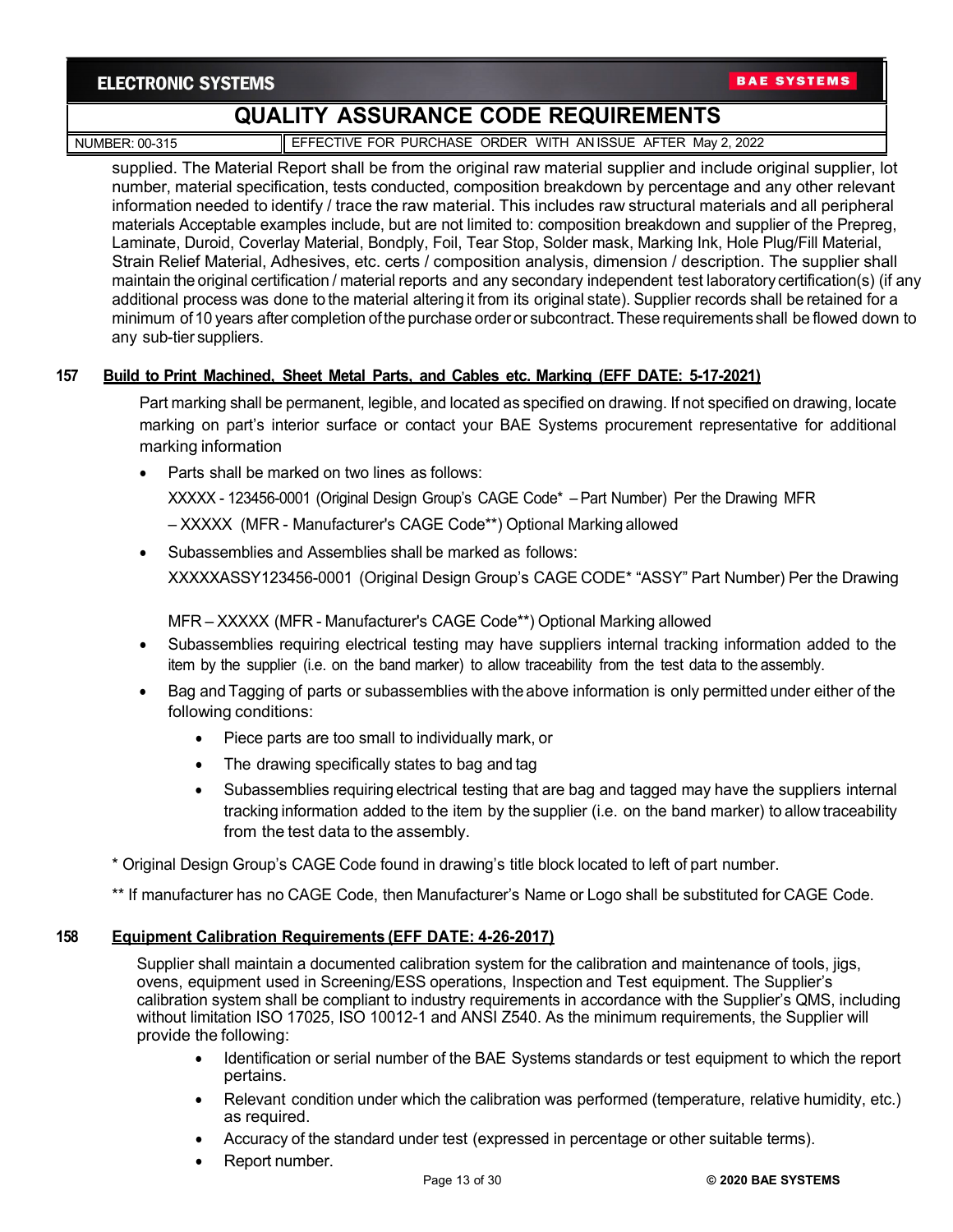| <b>ELECTRONIC SYSTEMS</b> |
|---------------------------|
|---------------------------|

|     | ELEVIRUNIU JIJIEMJ                                                                                                                                                                                                                                                                                                                                                                                                                                                                         |  |  |
|-----|--------------------------------------------------------------------------------------------------------------------------------------------------------------------------------------------------------------------------------------------------------------------------------------------------------------------------------------------------------------------------------------------------------------------------------------------------------------------------------------------|--|--|
|     | <b>QUALITY ASSURANCE CODE REQUIREMENTS</b>                                                                                                                                                                                                                                                                                                                                                                                                                                                 |  |  |
|     | EFFECTIVE FOR PURCHASE ORDER WITH ANISSUE AFTER May 2, 2022<br><b>NUMBER: 00-315</b>                                                                                                                                                                                                                                                                                                                                                                                                       |  |  |
|     | Reports for the highest level standards of sources other than National Institute Standards and<br>$\bullet$<br>Technology (NIST) or a Government laboratory shall bear a statement that comparison has been<br>made and is traceable to NIST or that the calibration system used is based upon standards<br>equivalent to those of NIST. A NIST test number is one means of substantiating comparison and<br>shall be provided with date of issue by NIST to BAE Systems via the Supplier. |  |  |
|     | Correction factors which shall be applied if standard conditions of temperature, gravity, air buoyancy,<br>$\bullet$<br>etc. are not met or differ from those at the place of calibration.<br>Person(s) performing the test/calibration shall be identified by name, stamp (unique<br>number), employee number, or other suitable means.                                                                                                                                                   |  |  |
|     | When repair actions are required, the extent of repair(s) shall be documented and provided by the<br>$\bullet$<br>Supplier to BAE Systems.                                                                                                                                                                                                                                                                                                                                                 |  |  |
| 159 | PIND Testing Required (EFF DATE: 4-26-2017)                                                                                                                                                                                                                                                                                                                                                                                                                                                |  |  |
|     | Each shipment of devices shall be accompanied by objective evidence of particle impact noise detection (PIND)<br>testing as specified in the purchase order requirements and Mil-STD-883 Method 2020.<br>Note: the following details shall be specified on all PO's placed after 10-5-2014                                                                                                                                                                                                 |  |  |
|     | a). Test Condition Letter A or B                                                                                                                                                                                                                                                                                                                                                                                                                                                           |  |  |
|     | b). Lot Acceptance / Rejection criteria (if other than specified in 3.5)                                                                                                                                                                                                                                                                                                                                                                                                                   |  |  |
|     | c). The number of test cycles if other than one                                                                                                                                                                                                                                                                                                                                                                                                                                            |  |  |
|     | d). Pre-test shock level and co-test levels if other than specified                                                                                                                                                                                                                                                                                                                                                                                                                        |  |  |
| 160 | Prohibited Materials (EFF DATE: 4-26-2017)                                                                                                                                                                                                                                                                                                                                                                                                                                                 |  |  |
|     | Supplies furnished under this contract or purchase order shall not contain any of the following:                                                                                                                                                                                                                                                                                                                                                                                           |  |  |
| 1.  | <b>Pure Tin:</b> Unalloyed tin or tin plate where tin is greater than 97% pure and the remainder is lead is prohibited.<br>Tin with less than 97% tin and the remainder is lead is acceptable. Reflowed pure tin plating is not<br>acceptable.                                                                                                                                                                                                                                             |  |  |
|     | 2. Cadmium: Pure Cadmium and high Cadmium alloys (>=15%Cadmium) are prohibited.                                                                                                                                                                                                                                                                                                                                                                                                            |  |  |
|     | Zinc: Pure zinc and high zinc alloys (>=15% Zinc) are prohibited                                                                                                                                                                                                                                                                                                                                                                                                                           |  |  |
| 4.  | Mercury: Pure mercury and high mercury alloys (>=15% Mercury) are prohibited                                                                                                                                                                                                                                                                                                                                                                                                               |  |  |
| 5.  | Selenium: Pure selenium and high selenium alloys (>=15% Selenium) are prohibited                                                                                                                                                                                                                                                                                                                                                                                                           |  |  |
| 6.  | Corrosive solder flux: Active rosin and organic acid fluxes are prohibited on "closed" surfaces such as a<br>wire termination (stranded wire).                                                                                                                                                                                                                                                                                                                                             |  |  |
| 7.  | Magnesium: Pure magnesium or high magnesium alloys. Magnesium alloy may be acceptable with a<br>maintained protective coating of Dow 17 or equivalent coating. Trace amounts of Mg are acceptable in<br>material systems such as Aluminum and Steel alloys.                                                                                                                                                                                                                                |  |  |
| 8.  | Polyvinyl Chloride (PVC): No forms of PVC are acceptable.                                                                                                                                                                                                                                                                                                                                                                                                                                  |  |  |
| 9.  | Potting and foam formulations that is prone to reversion.                                                                                                                                                                                                                                                                                                                                                                                                                                  |  |  |
|     | 10. Polyurethane or silicone compounds that is prone to reversion.                                                                                                                                                                                                                                                                                                                                                                                                                         |  |  |
|     | 11. Silicones that release acetic acid or other corrosive products during the cure process.                                                                                                                                                                                                                                                                                                                                                                                                |  |  |
|     | 12. Cyanoacrylate bonding as primary adhesives. In-process bonding is acceptable provided an approved<br>adhesive provides the primary bond support.                                                                                                                                                                                                                                                                                                                                       |  |  |

- 13. **Graphite** as filler for lubricants or grease.
- Page 14 of 30 **© 2020 BAE SYSTEMS** 14. **Elastomeric materials**that contact hydrazine except for F-E-332 for diaphragmsand AF-E-411 for soft valve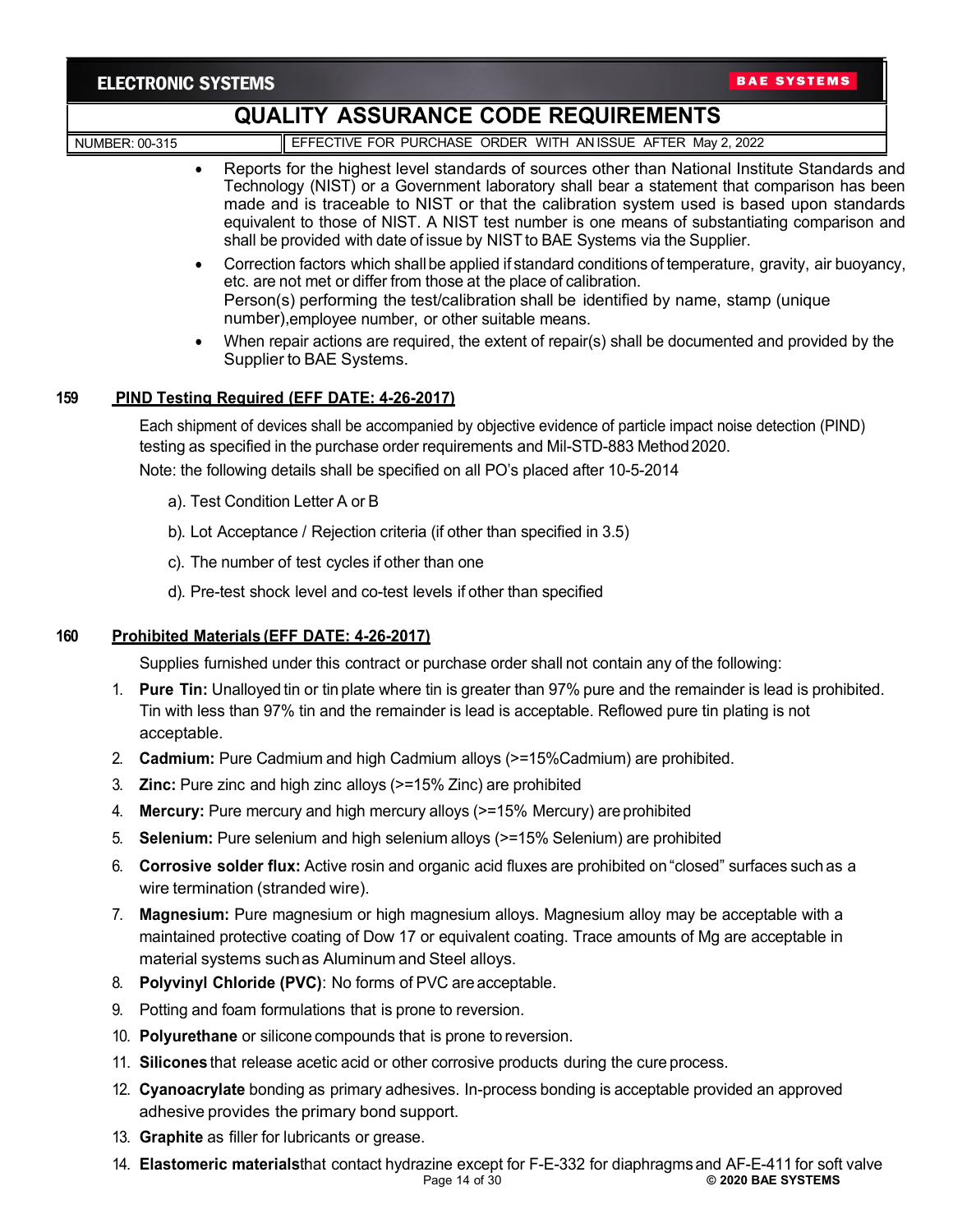NUMBER: 00-315 **EFFECTIVE FOR PURCHASE ORDER WITH AN ISSUE AFTER May 2, 2022** 

seats. Materials that have known compatibility by test, usage, or similarity areacceptable.

- 15. **Silicone greases** intended for thermal bonding for end-item design (not test).
- 16. **Flammable materials** that are not packaged to preclude accidental fire.
- 17. **Honeycomb**, metallic or non-metallic, except when perforated or vented.
- 18. Radioactive materials.
- 19. **Silver-plated copper** wire with less than 40 micro inches of silver plating.
- 20. **Polyimide (Kapton) insulated copper/copper alloy wire** used in applications where the voltage is greater than 18 volts and where flexure, tight bend radii, physical or chemical damage, or abrasion could crack the insulation.
- 21. **Teflon (tetrafluoroethylene-TFE)** insulated hookup wire when not routed or protected to prevent coldflow.
- 22. **Fluorinated Ethylene Propylene (FEP)** tubing where it provides the sole insulation for a wire conductor and is routed or contacts adjacent metal conductors.

If any of these requirements are not met, please provide the specific material and its percentage as applicable.

#### **163 Certificate of Calibration (EFF DATE: 4-26-2017)**

The Supplier's calibration system shall be compliant to industry requirements in accordance with the Supplier's QMS, including without limitation ISO 17025, ISO 10012-1 and ANSI Z540.

The supplier shall provide a Certificate of Calibration with each delivery of product stating that the requirements of the purchase order/subcontract have been fully met and any required chemical/physical/electrical analysis has been performed. Substantiating evidence/data sheets shall be on file and available upon request. The Supplier shall comply with an approved calibration system. The Certificate of Calibration shall also include the following:

- Identification or serial number of the BAESystems standards or test equipment to which the report pertains.
- Report Number or other unique identifying number.
- The Certificate of Calibration shall be signed and dated byan authorized representative of the company.

### **168 Group B Test Requirements (EFF DATE: 4-26-2017)**

Group B shall be performed in accordance with the requirements of the applicable drawings, specifications and approved test procedures. A Certificate of Conformance for Group B testing signed by the Supplier's Quality representative shall be provided with each shipment**.** Group B tests will be compliant to MIL PRF 38534, MIL PRF 38535 or MIL PRF 19500, as applicable, or as otherwise indicated on the PO. Shipments prior to Group B testing being completed are NOT PERMITTED, without written approval by BAE Systems.

### **170 Magnetic Particle / Penetrant Inspection (EFF DATE: 4-26-2017)**

Magnetic particle / penetrant inspection per drawing specification or as specified in the purchase order is a requirement. Personnel performing this inspection shall be qualified in accordance with MIL-STD-410/NAS 410.

### **173 Variability Reduction (VRP) Statistical Process Control (SPC) Plan (EFF DATE: 5-17-2021)**

The supplier shall implement a Variability Reduction Plan (VRP) / Statistical Process Control (SPC) plan for those key processes or Key Characteristics (KC's) that affect form, fit, function, reliability or service as defined by BAE Systems or the Supplier. The (VRP) / (SPC) plan will be compliant to AS9103 and shall be in place before any deliveries begin.

Each control characteristic listed in the plan shall be in statistical control as evidenced by control charts. Out of control conditions shall have corrective/preventive actions documented. Capability for each control characteristic shall have been calculated. Minimum Cpk=1.33. For attribute data, at least 99.9% conformance to specification or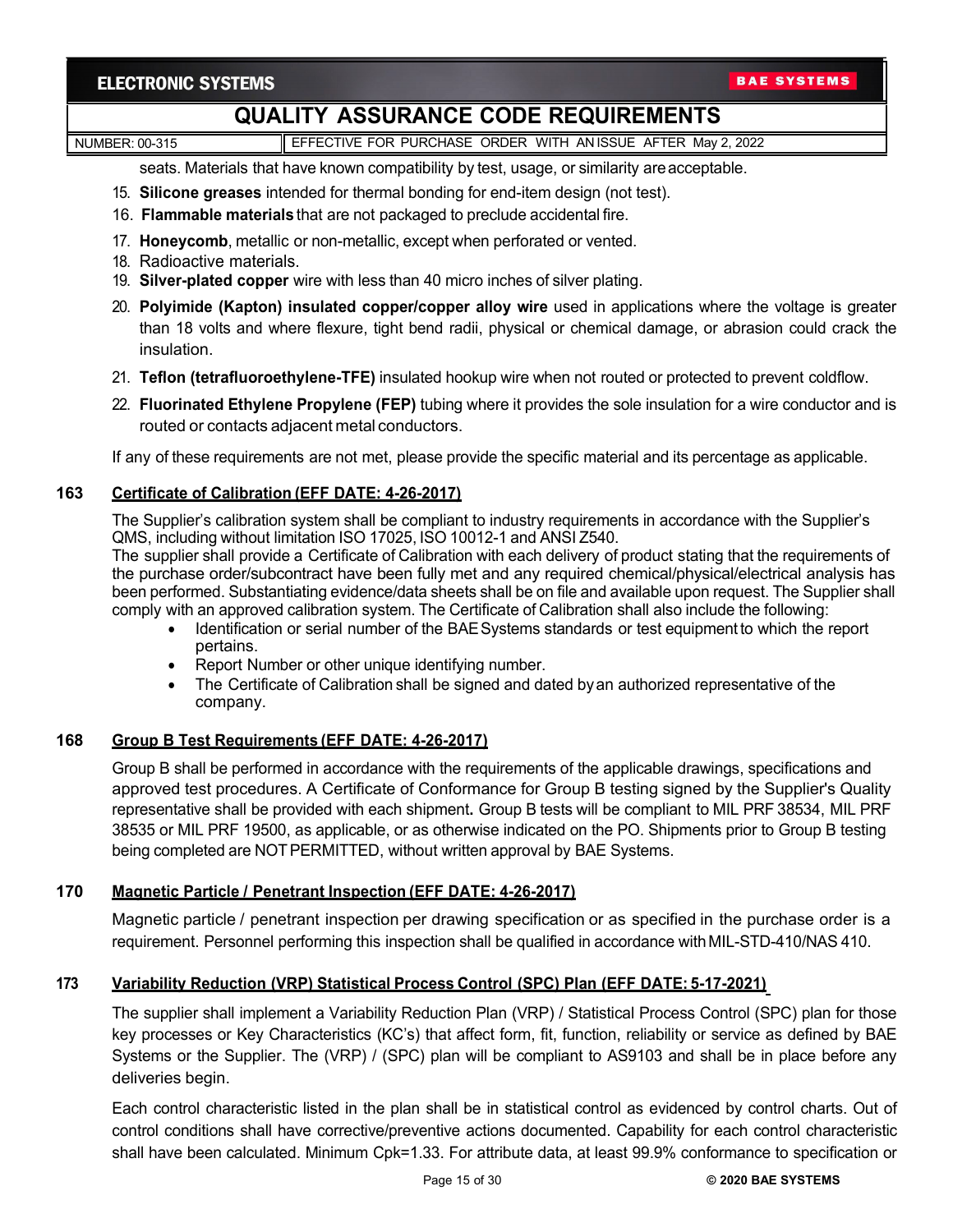NUMBER: 00-315 **EFFECTIVE FOR PURCHASE ORDER WITH AN ISSUE AFTER May 2, 2022** 

drawing may identify one or more key characteristics by way of special flag, table or notation. Key characteristics so identified shall comply with the above requirement. The Supplier will perform 100% inspection of any KC's that are determined to be out of control by the SPC charts. Any data sent to BAE Systems will document any out of control conditions and corrective/preventive action taken.

Records shall be retained for a minimum of 10 years after completion of the purchase order or subcontract. These requirements shall be flowed down to any sub-tier suppliers.

### **174 Wire Identification (EFF DATE: 4-26-2017)**

Each package or spool of wire on this order shall be legibly and permanently identified with (1) purchase order, (2) gauge, (3) Military Specification, and (4) BAE Systems specificationnumber (if applicable).

#### **Wire with shelf life expiration requirements shall be identified.**

#### **175 Raw Material Report and/or Certificate of Conformance (EFF DATE: 5-17-2021)**

The supplier shall provide a Report or Certificate of Conformance (C of C), with each delivery, for the raw material supplied or used in the parts supplied. The C of C shall be from the original raw material supplier and include original supplier, lot number, material specification, tests conducted and any other relevant information needed to identify the raw material. Acceptable examples include foundry report, mill report, dimension/ description, temper/hardness, alloy and condition, as well as composition and test reports forink and paint. The supplier shall maintain the original mill certification and any secondary independent test laboratory certification(s) if any additional process was done after original mill certification for procured metallic material that shall include physical properties, chemical analysis and lot number(s). For plasticsand other"proprietary" materials, a C of C from the OEM / OCM **stating the material is proprietary** or providing only the material properties and characteristics to that material specification is acceptable. In addition, material shall meet any other contractual requirements as stated in the Purchase Order, and any applicable DFARs such as Specialty Metals.

Supplier records shall be retained for a minimum of 10 years after completion of the purchase order or subcontract. These requirements shall be flowed down to any sub-tier suppliers.

#### **181 Pink Poly Material Prohibited (EFF DATE: 2-07-2019)**

Anti-static polyethylene known as "pink poly" is prohibited from all packaging (e.g. anti-stat bags, foam, bubble wrap, etc.). Material selected for packaging or protecting all delivered part, including but not limited to: ESD sensitive devices, Optics, PWB's and polycarbonates shall not leach chemicals, leave residues, or otherwise contaminate parts or assemblies.

#### **182 Date Code Restriction (EFF DATE: 4-26-2017)**

Parts with a date code older than 3 years, at the date of shipment, shall not be delivered to BAE Systems. **Note:** Notify BAESystemsprocurement and Component Engineer (CE) if date code parts are not available to meet this purchase order requirement. If older parts are to be allowed with re-screen, the date of the re-screen shall be identified on the C of C or attribute data sheet for each shipment provided.

### **185 Certificate of Special Process (SP) (EFF DATE: 1/15/2021)**

Special Processors shall be accredited by Nadcap.

- This requirement shall be flowed down to all sub-tier suppliers.
- Supplier shall provide a Certificate of Conformance (C of C) certifying compliance with all Special Processes (SP) performed as required by this Purchase Order (PO)/Subcontract and any associated specifications and/ordrawings.
- All Special Process suppliers, and sub-tier suppliers, utilized on this purchase order/subcontract shall have current accreditation by Nadcap.
- The Certificate of Compliance shall document all processes used in satisfying the PO/Subcontract and the Nadcap accreditation code(s) and date of last audit.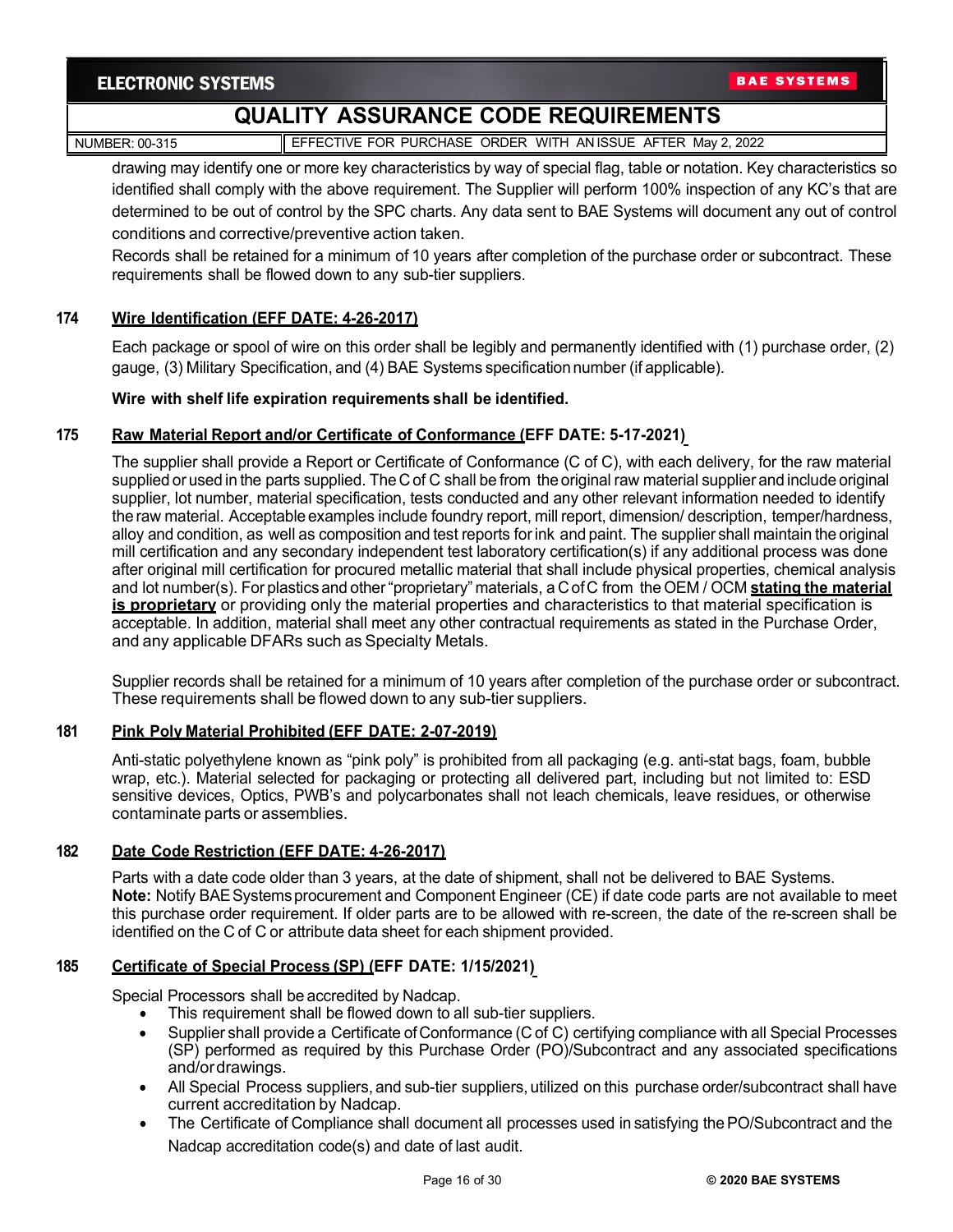# **QUALITY ASSURANCE CODE REQUIREMENTS**

# NUMBER: 00-315 **EFFECTIVE FOR PURCHASE ORDER WITH AN ISSUE AFTER May 2, 2022**

- Special Processes are as defined by Nadcap. All costs associated with Nadcap accreditation shall be borne by the Special Processor.
- If First Article Inspection (FAI) is also imposed by the PO/Subcontract, the Special Process C of C and other data, such as material certifications and paint gloss readings, will be attached as part of the FAI report.
- Some examples of special processes include, but are not limited to;
	- o Chemical Processes (including Plating, Passivation),<br>○ Heat Treating.
	- o Heat Treating,<br>o Protective Coa
	- o Protective Coatings (Paint/ Epoxy),<br>○ Welding (EG: Resistance/ EB Fusio
	- Welding (EG: Resistance/ EB Fusion),
	- o Brazing (Vacuum/ Dip),<br>
	o Non-Destructive Inspect
	- o Non-Destructive Inspection or Test (NDI/NDT),<br>○ Material Testing Laboratories, Composites,
	- Material Testing Laboratories, Composites,
	- o Non-conventional Machining & Surface Enhancements, X-Ray Inspection,etc.
- **Nadcap Accredited suppliers**  When a supplier has Nadcap accreditation for a specific Chemical Processing (CP) via Nadcap (i.e. Passivation, Anodizing & Plating), materialmay be accepted to an identified commercial standard listed in the procurement documents, which may not be listed on/within the Nadcap approved list. Nadcap approval for chemical processing (CP) shall include applicable Military & Commercial standards for all, types, methods, grades, and classes. Nadcap accredited suppliers listings can be found at [www.eauditnet.com.](http://www.eauditnet.com/)

#### **186 Certificate of Authenticity (EFF DATE: 5-17-2021)**

By accepting Purchase Orders with this Quality Assurance Material Code Imposed on it, from BAE Systems ES, the Seller is certifying (Manufacturers and Suppliers including Distributors) that all Electronic Components being provided to BAE SystemsESto satisfy this Purchase Orderis fully complianttoBAE Systems Terms and Conditions and contains only new productand the supplier has in their possession acquisition traceability documentation (C of C's, or Packaging slips, or proof of procurement) provided by / from the Original Equipment or Component Manufacturer and any / all previous Franchised/Authorized distributors within the supply chain utilized for all material contained in this shipment.

The C of C provided with this order from the supplier on the BAE Systems PO shall as a minimum contain the PO number and shall explicitly state the supplier's certification or compliance to the PO.The statement shallbe certified by an authorized representative of the company (signed, typed or printed) who is approving the C of C or it may be machine generated. Machine generated certifications may not have a name or signature associated with it as it is certified by the COMPANY. . The C of C / packaging documentation shall contain the BAE Systems part number listed on the Purchase Order and the supplied part number, if different; providing it is per the BAE Systems drawing/ specification as called out on the purchase order or is compliant to BAE Systems document A71188 (Procurement Guidance for Orderable/Un-orderable Part Numbers). This document can be found on the BAE Systems Electronic Solutions Supplier Center at [www.baesystems.com/suppliercenter. T](http://www.baesystems.com/suppliercenter)he C of C / Packing slip shall also contain the Lot Code(s) / Date Code(s) of the items in the shipment as applicable / available.

The Supplier shall flow this chain of custody requirement to its subcontractors and suppliers at any tier for the performance of this PO. In addition to the above requirement, the Supplier shall also maintain this acquisition traceability documentation for a minimum of 10 years. Packing slips do not require an authorizing name on them unless they are also used as the C of C.

# All traceability documentation / authenticity documentation shall be provided with each shipment.

If purchase order is placed through a value add distributor which performs fabrication of OEM parts, the VA distributor shall provide with each shipment a certificate of conformance from the OEM stating they are an authorized distributor to assemble their parts.

### **187 Software Licensing (EFF DATE: 4-26-2017)**

Licensing Agreements for procured software on this order shall be delivered with the product. Upon receipt the licensing agreement will be forwarded to the appropriate configuration manager identified on the PO.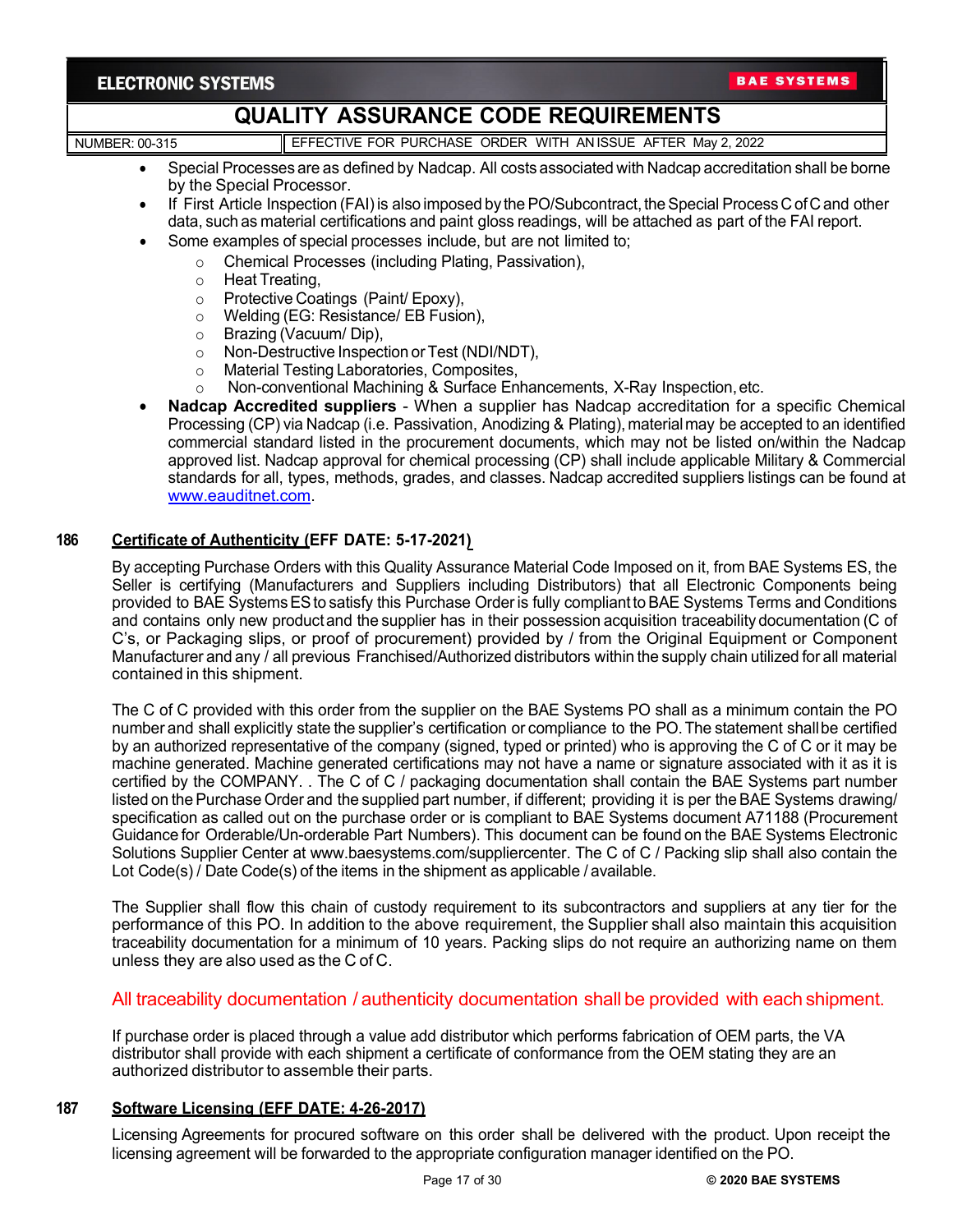NUMBER: 00-315 **EFFECTIVE FOR PURCHASE ORDER WITH AN ISSUE AFTER May 2, 2022** 

#### **190 Cancelled, Superseded, Obsolete Specification (A86397) (EFF DATE: 2-07-2019)**

If a BAE Systems drawing or specification calls out a cancelled, superseded, or obsolete specification, this clause provides direction to suppliers on how to proceed. . The supplier shall use Table 2 of document A86397 (which is posted on the BAE Systems Supplier Center web page) to determine what the replacement specification is to be used in the execution of purchase orders containing any of these cancelled, superseded or obsolete specifications. The supplier shall also follow Section 1.1 of A86397 for rules on compliance. This document can be found on the BAE Systems Electronic Solutions Supplier Center at [www.baesystems.com/suppliercenter.](http://www.baesystems.com/suppliercenter) This clause does not apply to COTS or Mil-Spec type hardware and components.

### **191 Company Standard Materials- Review and Acceptance of Alternate Identification Methods (ESSTD-003) (EFF DATE: 2-07-2019)**

### **The following Paragraphs, Appendixes and Tables of ESSTD-003 apply to the Supplier:**

Paragraph: 5.2

Suppliers are responsible for providing parts that meet the requirements defined on the drawings, specifications, and/or purchase order terms. In order to allow suppliers to execute purchase orders with BAE Systems drawings that identify the required materials in different manners, the supplier must be able to provide documentation showing that all applicable requirements have been met. For this section, "a supplier" refers to either an external entity who produces items for BAE Systems, or an internal department or division of BAE Systems who produces items for themselves or other internal departments of divisions within BAE Systems. The following rules shall be followed for proper use of this document:

• Rule #1: If a supplier is able to produce the required item and certify to the specific material part numberon the drawing, the supplier shall do so.

• Rule #2: If a supplier is not able to certify to the specific material part number or callout on the drawing, they shall ensure that the applicable requirements of the material such as material type, thickness and the presence or not of adhesive are identifiable on thecertification.

ESSTD-003:

A 4.1 Supplier Material Identification A 4.2 Supplier Material Re-Identification Table A-1: Example Material Callout Evaluation Criteria.

### **195 Foreign Object Debris/ Foreign Material Inspection- (EFF DATE: 1-11-2021)**

Foreign Object Debris (FOD)/ Foreign Material is an unacceptable condition on the product. The supplier must understand how BAE Systems will accept or reject product for FOD (as per the detection standards below):

Detection Standard

Unless governed by a specific Commercial or Military standard or specifically cited herein, the following shall govern the magnifications used for the detection and identification of FOD during the processing and test of material or hardware:

Lighting Requirement: Lighting shall be adequate for the feature being inspected. Illumination at the surface of workstations should be at least 1000 lux. Light sources should be selected to prevent shadows.

Nominal Detection – includes all detection activities during assembly/test FOD self-checks, formal in-process and final inspections, and sell-off activities. Unless otherwise specified or guided by industry standards, the magnification power shall be visual (1X) to a maximum of 4X.

Referee Detection – shall be employed when a suspect foreign object has been detected, but not completely characterized as part of the nominal detection process. The referee inspection magnification may range from 4Xto 10X.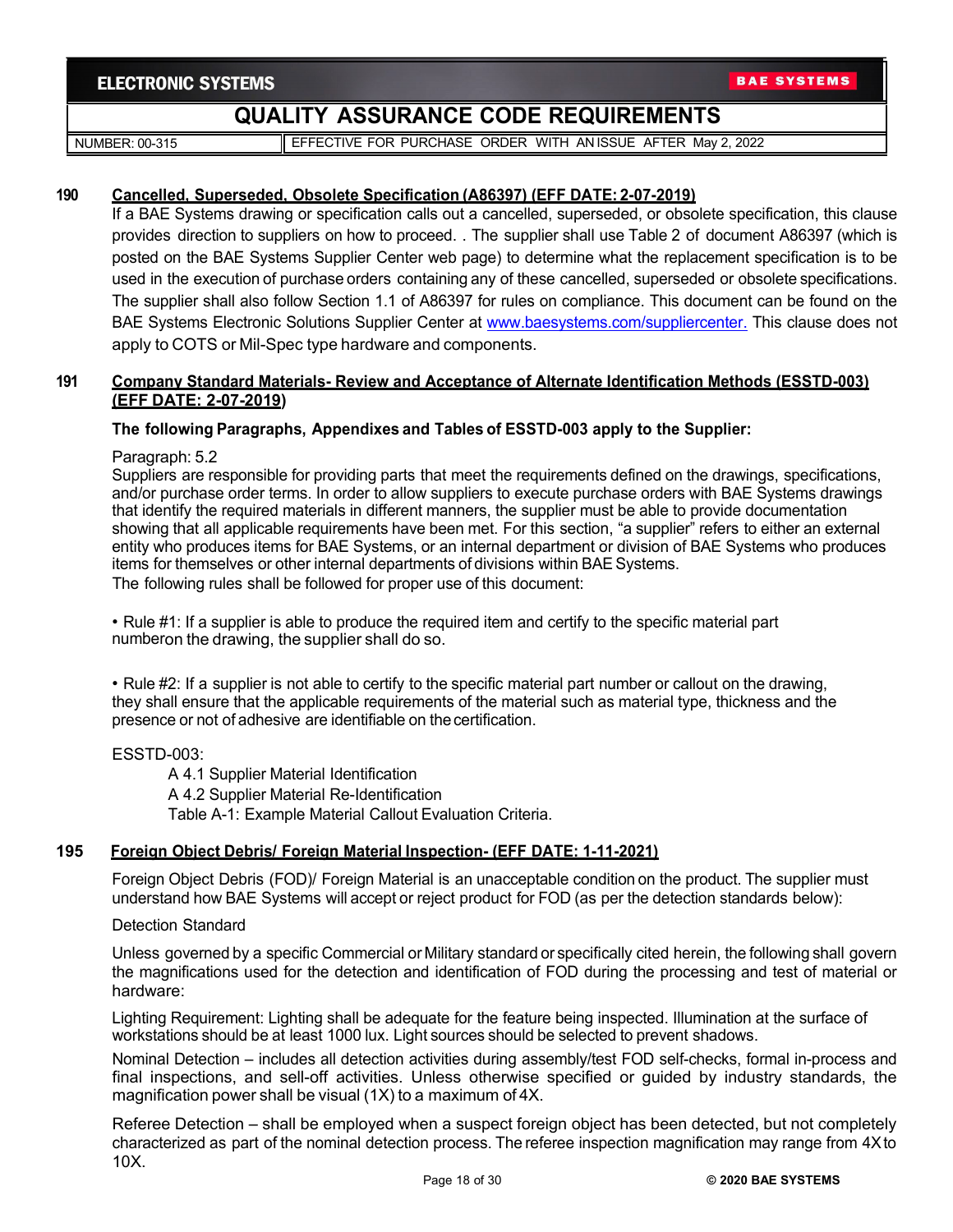**BAE SYSTEMS** 

# **QUALITY ASSURANCE CODE REQUIREMENTS**

NUMBER: 00-315 **EFFECTIVE FOR PURCHASE ORDER WITH AN ISSUE AFTER May 2, 2022** 

Additional foreign material identified at the higher, referee magnifications shall not be considered defects unless it is part of the original suspectforeign objectorit is critical in nature and poses a threat to productform, fit, orfunction. **Exceptions** 

Commercial standards such as IPC 610 and IPC 620 contain a feature size driven criteria for the inspection of subject items. Unless otherwise specified, the inspection criteria specified above supersedes the requirements of these documents when higher magnification limit is allowed. Otherwise, the standards magnification limits shall apply.

IPC620 imposes a connector cleanliness requirement of "No Visual Particulate" on die-electric mating surfaces for RF co-axial connectors. This is extended to all connectors. The maximum allowed magnification (smallest feature specification) under IPC 620 is 10X with a referee magnification of 20X. Connectors shall not be inspected at magnifications beyond these limits.

General industry processes call for cleanliness inspection of the face of fiber optic connectors at up to 200X. Because of the small sizes involved and the possibility of core occlusion, fiber optic connector faces may be inspected at to 200X.

# **197 Workmanship Acceptability Requirements (C38783) (EFF DATE: 3-21-2022)**

This code establishes BAE Systems interpretation, acceptance criteria and guidelines with respect to workmanship of fabricated mechanical parts and assemblies. In this document, workmanship refers to the level of quality imparted onto a finished part or assembly (including paint/coatings) both during and at completion of the manufacturing process. This guideline shall not override or supersede any applicable specification or drawing requirement. This document can be found on the BAE Systems Electronic Solutions Supplier Center at [https://www.baesystems.com/en-us/our-company/inc-businesses/electronic](https://www.baesystems.com/en-us/our-company/inc-businesses/electronic-systems/supplier-center/supplier-quality-assurance)[systems/supplier-center/supplier-quality-assurance.](https://www.baesystems.com/en-us/our-company/inc-businesses/electronic-systems/supplier-center/supplier-quality-assurance)

### **199 AS9145 - Advanced Product Quality Planning and Production Part Approval Process APQP / PPAP) Production Programs AS9145 Phase 3-5 (EFF DATE: 3-21-2022)**

The supplier shall implement Advanced Product Quality Planning (APQP) methodology compliant to the LATEST REVISION of AS9145 IAW the LATEST REVISION of BAE Systems Electronic Solutions document **B45157** (BAE Systems Supplier PPAP Guide) located at [https://www.baesystems.com/en-us/our-company/inc](https://www.baesystems.com/en-us/our-company/inc-businesses/electronic-systems/supplier-center/supplier-quality-assurance)[businesses/electronic-systems/supplier-center/supplier-quality-assurance.](https://www.baesystems.com/en-us/our-company/inc-businesses/electronic-systems/supplier-center/supplier-quality-assurance) An output of APQP is the Production Part Approval Process(PPAP). PPAPprovides evidence that all BAE engineering design record and specification requirements are properlyunderstood by supplier, and that supplier's manufacturing process has the potential to produce product that consistently meets all requirements during an actual production run at the required production rate.

### **Submit PPAP before shipment and obtain BAE Systems Approval**

**The supplier shall submit the PPAP Approval Form a minimum of ten (10) business days prior to shipping product and obtain approval by BAE Systems Program Quality or SQA Engineering prior to shipping of any hardware.**

**PPAP Deliverables to be submitted:** Design Records, Design Risk Analysis (DFMEA), Process Flow, PFMEA, Control Plan, MSA, Process Capability, SPC,Packaging/Preservation/Labelling Approvals, FAI and signed PPAP approval Form.

**Note: Design Records and DFMEA may have been submitted and accepted as part of Quality Code 099. Specific deliverables are listed on the PPAP approval form by SQA, and those indicated as N/A are not required.** .

These requirements shall be flowed down to any sub-tier suppliers as required by AS9145

Page 19 of 30 **© 2020 BAE SYSTEMS** A PPAP revision/resubmission is required when a previously approved product or process undergoes a change, for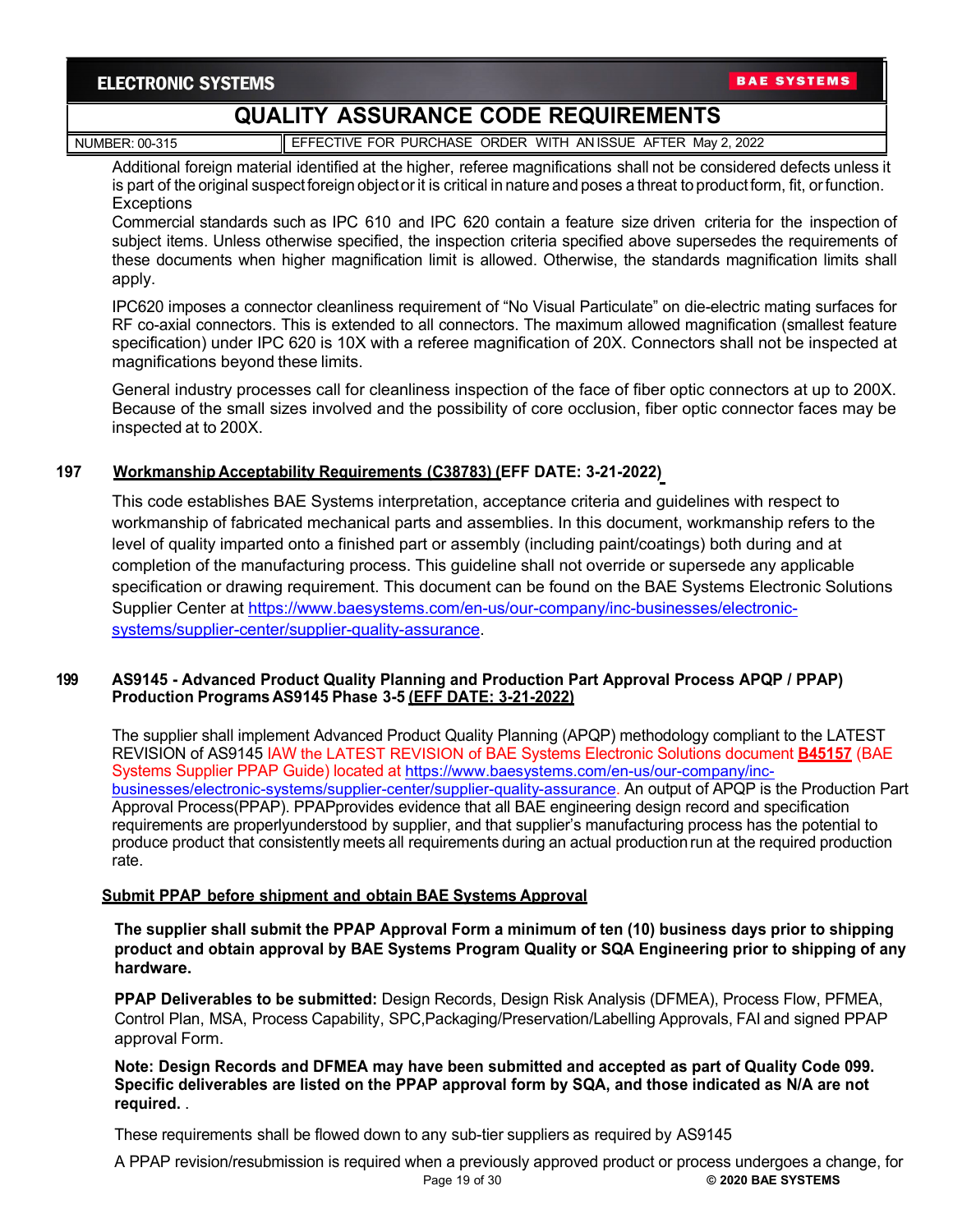**BAE SYSTEMS** 

# **QUALITY ASSURANCE CODE REQUIREMENTS**

NUMBER: 00-315 **EFFECTIVE FOR PURCHASE ORDER WITH AN ISSUE AFTER May 2, 2022** 

a correction of a discrepancy on a previous submission, or when required by BAE Systems for continuous improvement as PPAP documents are considered "living" documents. This also applies to a change in sub-tiers for materials and processes. When a resubmission is required, the organization shall apply the applicable AS9145 activities IAW the LATEST REVISION of B45157

The supplier shall submit a signed PPAP Approval Form to BAE Systems Program Quality Engineering, and obtain approval prior to delivery of any product. An example of the PPAP Approval Form may be found at [https://www.baesystems.com/en-us/our-company/inc-businesses/electronic-systems/supplier-center/supplier](https://www.baesystems.com/en-us/our-company/inc-businesses/electronic-systems/supplier-center/supplier-quality-assurance)[quality-assurance.](https://www.baesystems.com/en-us/our-company/inc-businesses/electronic-systems/supplier-center/supplier-quality-assurance)

APQP / PPAP documents may be required to be sent to the Company Procurement Representative via Secure file Transfer System, or equivalent, depending on Security/ITAR restrictions. Data shall be available for review at the supplier's facility, upon request. Records shall be retained for a minimum of 10 years after completion of the purchase order or subcontract.

### **200 Returned Product Failure Analysis Required (EFF DATE: 11-18-2019)**

The products specified on the face of this Purchase Order/Subcontract are required to have Failure Analysis performed by the supplier. The supplier shall coordinate this in advance with BAE Systems. The supplier shall not simply repair, replace or destroy the returned unit or failed components / subassemblies within the unit without written approval from BAE Systems Program Quality Assurance.

#### **207 Source Witness Acceptance (EFF DATE: 4-26-2017)**

The products specified on the face of this Purchase Order/Subcontract are subject to lot acceptance (LAT) and acceptance testing procedure (ATP) witnessing BAE Systems personnel or their delegate prior to shipment from the supplier's facility. Supplier shall notify the buyer at least five (5) days in advance of lot acceptance and/or acceptance testing procedure. In order to facilitate the performance of LAT and or ATP witnessing, the seller shall furnish the necessary facilities and equipment, supply data, and perform tests as required by applicable drawings, specifications, and inspection instructions. LAT and/or ATP shall be witnessed by BAE Systems customers.

#### **208 Fixed Process Control and Notification of Change (EFF DATE: 5-02-2022)**

Parts under Fixed Process Control require written manufacturing process procedure approval prior to the production of parts. The Fixed Sequence of Operations Form may be found at [www.baesystems.com/suppliercenter.](https://www.baesystems.com/en-us/our-company/inc-businesses/electronic-systems/supplier-center/supplier-quality-assurance) Pre-production baseline parts, shipped on development purchase orders, shall be uniquely identified and traceable. All desired or necessary changes to these baseline conditions require the advanced written notification to BAE Systems via Notice of Change (NOC) Form and subsequent approval prior to their implementation. The NOC Form may be found

at [www.baesystems.com/suppliercenter](https://www.baesystems.com/en-us/our-company/inc-businesses/electronic-systems/supplier-center/supplier-quality-assurance) (DI6-005-02).

All Changes associated with (i) Product Design, (ii) Changes to Materials including but not limited to raw materials, coolants and chemicals, (iii) Changes in Manufacturing and Inspection Equipment & Tooling, including but not limited to jigs or fixtures, or software and program code used to make, test, or inspect product for BAE System's purchase order, (iv) Changes to manufacturing locations within or external to the location approved at the time of Purchase order award, or (iv) Manufacturing or Inspection Methods or work instructions, are all considered baselined or fixed. Notwithstanding the foregoing, fixed process does not apply to Standard Measuring Equipment (SME) used for variable measurement results (i.e. Plug gages, Deltronics, Thread gages, Height gages, Bore Micrometers, Vernier Calipers, Micrometers and Super Micrometers). Changes to SME method that degrade measurement accuracy require NOC approval (i.e. Changing to caliper from micrometer). When in doubt over items which may be excluded from this clause, the Seller shall seek advanced clarification from Buyer to ensure continued compliance.

Supplier shall provide a periodic self-audit schedule on the controlling fixed process documents to the buyer for approval. Results of these self-audits shall be provided to BAE as requested. BAE reserves the right to conduct audits of fixed process controls.

Data shall be available for review at the supplier's facility, upon request. Records shall remain legible, readily available, and retrievable for a minimum of 10 years after completion of the purchase order or subcontract.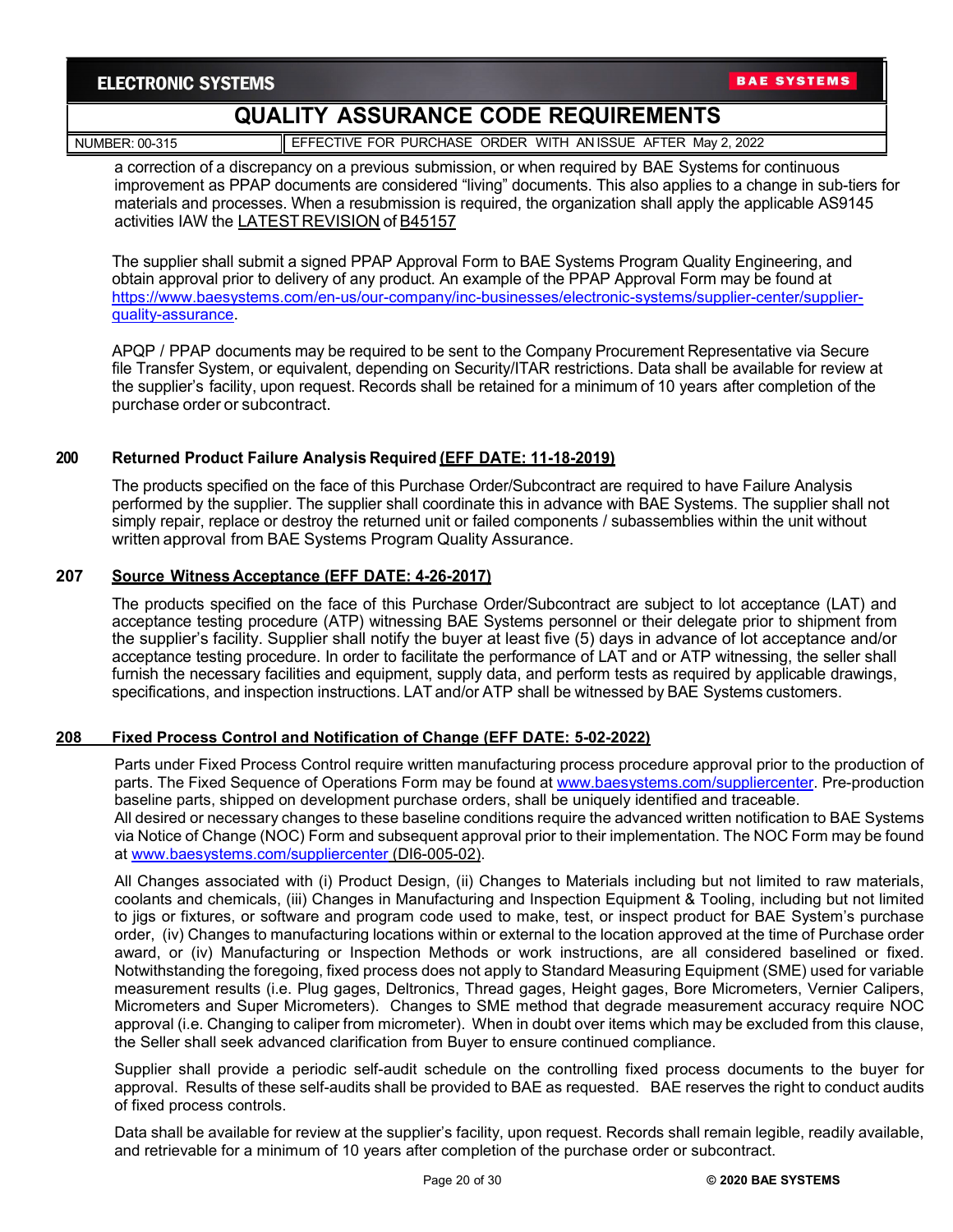NUMBER: 00-315 **EFFECTIVE FOR PURCHASE ORDER WITH AN ISSUE AFTER May 2, 2022** 

### **211 Recorded Supplier Measurement Data for Substrates and Flexible PWBs (PB11, PB12, PB23, PB22 and PB24) (EFF DATE: 5-17-2021)**

The suppler is to provide data for each shipment (electronic or hardcopy) in accordance with the following requirements. The supplier is required to notify and receive written authorization from BAE Systems, ifdeviations from the following criteria are desired, i.e. sampling, etc.

- a. The supplier will perform and record the results of mechanical and/or electrical test in accordance with the final acceptance criteria as specified in the applicable specification/drawing, unless otherwise specified in the purchase order.
- b. When specified in the purchase order, use of critical control characteristics as part of an approved SPC Control Plan may be substituted for the 100% variable/attributes data. SPC Control should be compliant to AS9103.
	- i. Recorded data shall be traceable to 100% of the parts inspected. Traceability may be controlled through part serialization, tagging, or identification of individual unit packaging unless otherwise specified in the purchase order or specification/drawing
	- ii. Unless otherwise stated in the purchase order or specification/drawing, each production lot shall be inspected using a C=0 Sampling Plan at an AQL value of 1.0.
- c. The supplier shall provide a Report of dimensional measurementData that are traceable to the parts sampled of each shipment. Supplier records shall be retained for a minimum of10 years after completion ofthe purchase order or subcontract.

# **212 Shelf Life Material (EFF DATE: 4-26-2017)**

The product (s) specified on the face of this Purchase Order / Subcontract is adversely affected by time. The requirement for the shelf life of this material shall be delineated in the Part Specification / Drawing, Subcontract / Statement of Work, or on the Purchase Order. The requirements shall be flowed to the supplier via: The Subcontract, Statement of Work, SQAP Notes, and / or Quality Material Code 117 (which will define / include the minimum requirements forthe supplier to be compliant).The Supplier shall identify on the Certificate ofCompliance / Conformance or Packing Slip the manufacture date, expiration date or remaining shelf life of the supplied Material per the PO instructions.

### **214 First Article Inspect Approval Priorto Ship (EFF DATE: 10-18-2021)**

The supplier shall submit the \*\*\*\*FAIR ten (10) business days prior to shipping. The reviewing / approving Quality Engineer **SHALL** approve the FAIR and provide authorization to ship the hardware.

All FAI activity shall be accomplished in accordance with the requirements of AS9102 (latest revision) and stated below

The following items are required for all FAI submittals

- Any Lower Level FAIRs, recorded in the Index Section of Form 1, shall be included as an attachment to the upper level FAIR.
- Ballooned/Bubbled product drawing(s), engineering specification(s), DPD and/or other applicable design documents shall be included, as applicable, with FAIR submission(s). The Ballooned/Bubbled document(s) shall be clearly traceable to the characteristic numbers listed within Form 3.
	- o Refer to AS9102 Section 4.5g
- An FAI with noted nonconforming design characteristics shall be marked "FAI Not Complete." The Supplier shall notify BAE Systems Buyer and submit a BAE Systems Supplier Variance Request (SVR) form for approval (form located on BAE Systems Supplier Center website *[https://www.baesystems.com/en-us/our-company/inc](https://www.baesystems.com/en-us/our-company/inc-businesses/electronic-systems/supplier-center/supplier-quality-assurance)[businesses/electronic-systems/supplier-center/supplier-quality-assurance\)](https://www.baesystems.com/en-us/our-company/inc-businesses/electronic-systems/supplier-center/supplier-quality-assurance)*.
	- o Refer to AS9102 Section 4.4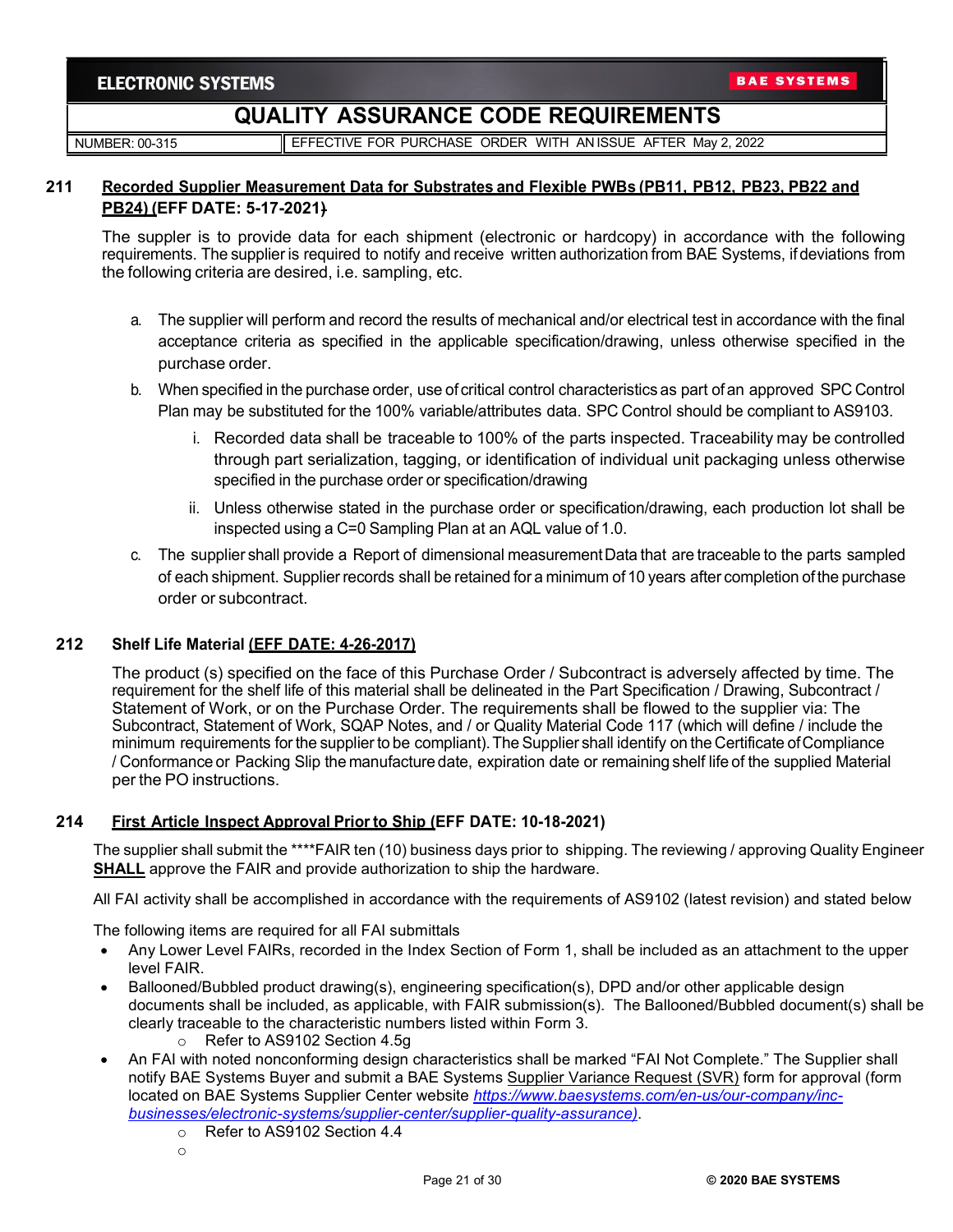**BAE SYSTEMS** 

# **QUALITY ASSURANCE CODE REQUIREMENTS**

NUMBER: 00-315 EFFECTIVE FOR PURCHASE ORDER WITH AN ISSUE AFTER May 2, 2022

The original FAIR need only to be submitted\* with the 1<sup>st</sup> delivery of product unless changes have occurred which could affect product. Once approved by BAE systems, the supplier may continue to ship product under the existing FAIR as long as there has not been a break in production of greater than 24 months, a change in the production process, or a revision change. If one of the listed conditions exist, the supplier shall generate and submit an updated FAIR, per this QA code, with the next delivery.

BAE Systems reserves the right to perform a Production Process Verification Review (PPVR) at the supplier in lieu or in addition to a FAIR.

#### **\*Methods of Submittal:**

- It is preferred that all FAIs be submitted utilizing cloud based system, Net-Inspect. If utilizing NetInspect, suppliers should submit FAIRs 10 days in advance of shipment and the FAIR approved prior to shipment. Parts should not be shipped until the FAIR is approved in NetInspect by BAE Systems.
- If the PN is unable to be loaded in NetInspect, please contact the BAE Systems Buyer to determine if the item can be added. If it cannot, the FAI report shall be submitted with the 1st delivery of product. Data may be required to be sent to the BAE Systems Buyer via Secure File Transfer, or equivalent, depending on Security/ITAR restrictions.

If Material Certifications or Special Processes are considered proprietary, a certificate of conformance will be attached to the FAI indicating that product conforms to the requirements of the Purchase Order. Data shall be available for review at the supplier's facility, upon request. Records shall remain legible, readily available, and retrievable for a minimum of 10 years after completion of the purchase order or subcontract.

### **Note: FAI GUIDELINES**

**NOTE:** For tabulated drawings (e.g. list of parts and "-" conditions), if a change does not affect hardware part(s) revision listed on the PO, then Partial FAIR submissions are not required.

### **218 FAI Part Identificaction (EFF DATE: 6-15-2021**

In conjunction with an FAI requirement (QA code X14), the supplier must separately bag the FAI part that was measured for the FAI Report submitted. Label the outside of the bag to clearly indicate that it is the FAI part.

### **222 Date Code Restriction (EFF DATE: 7-24-2017)**

- Parts with a date code older than 104 weeks, at the date of shipment, shall not be delivered to BAE Systems
- Each delivery of parts shall consist of a single (one) date code

Note: Submit an SVR to BAE Systems Procurement if date code parts are not available to meet this purchase order requirement. If older parts are to be allowed with re-screen, the date of the re-screen shall be identified on the C of C or attribute data sheet for each shipment. The SVR form and instruction can be found at [www.baesystems.com/suppliercenter](http://www.baesystems.com/suppliercenter)

### **223 Packaging Multiple PO Lines for Same PN (EFF DATE: 03-21-2022)**

When a BAE System's Purchase Order contains multiple Purchase Order Lines for the same part number, Supplier shall fulfill each Purchase Order Line as stand-alone in terms of packaging and deliver each Purchase Order Line discretely based on the required quantity and associated vendor package media requirement

### **232 Identification of Lot / Date Code (EFF DATE: 12-18-2017)**

Supplier shall record all delivered lot identification numbers and/or date code(s) on the outside of intermediate and/or unit packages if available. Multiple lot/date codes shall be individually packaged and labeled. For tape andreel, waffle pack, or JEDEC / Matrix tray packaged parts, only two date codes per reel / waffle pack/ tray is allowed.

### **237 No Pure Tin, Bismuth or SAC Alloyed Materials Allowed (EFF DATE: 4-26-2017)**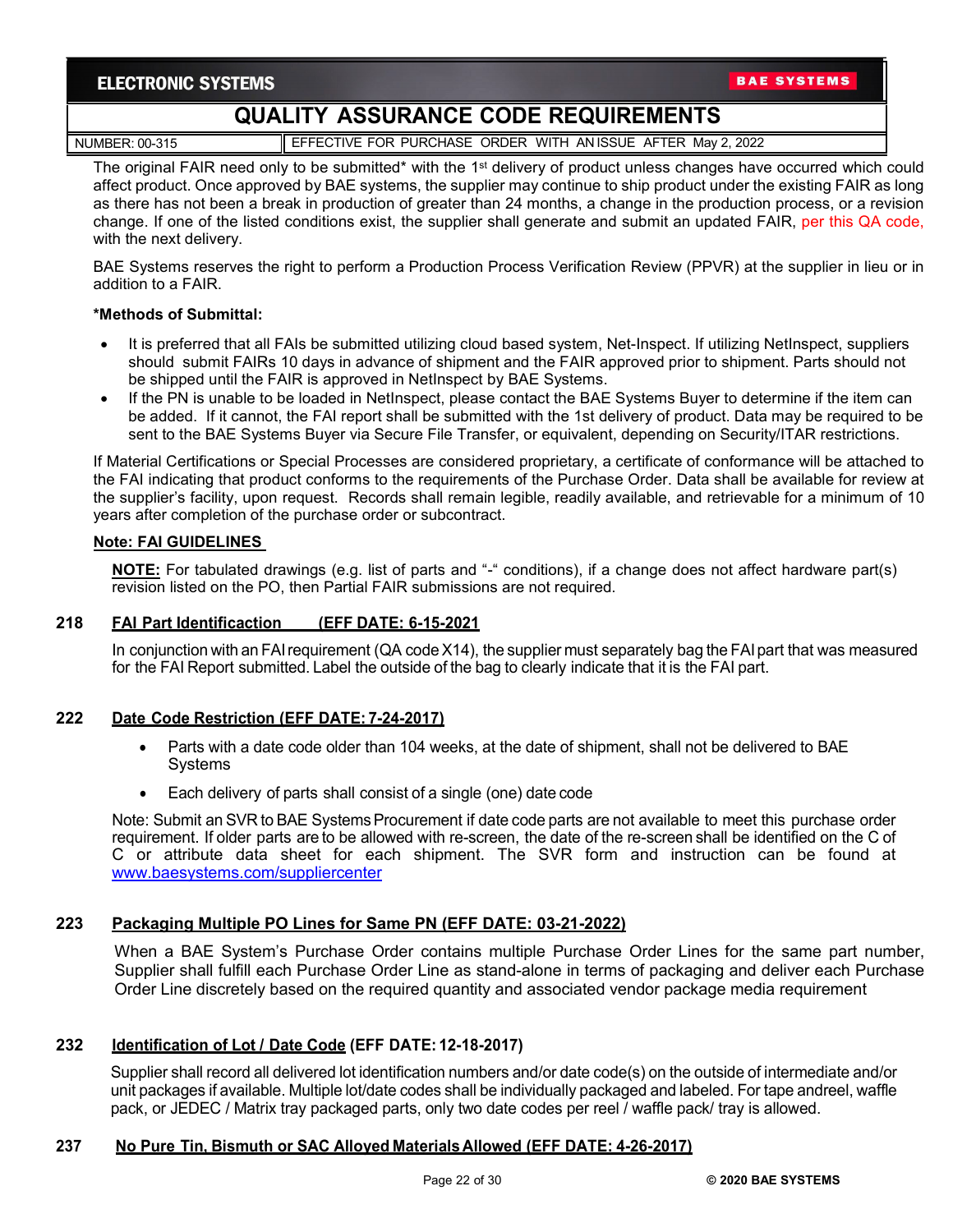**BAE SYSTEMS** 

# **QUALITY ASSURANCE CODE REQUIREMENTS**

NUMBER: 00-315 **EFFECTIVE FOR PURCHASE ORDER WITH AN ISSUE AFTER May 2, 2022** 

No pure tin plating allowed. The use of pure unalloyed tin is prohibited in the construction and surface finish of goods

required to be delivered to Buyer under this Purchase Contract. Construction and finish include solders and plating. Tin is considered to be pure if it contains less than 3% alloying elements. The critical concentration ofbismuth begins in the range of 3 to 5%, so lead finishes with greater than 3% bismuth are not allowed. BGA's and CCGA's are not allowed with Tin, Silver, and Copper (SAC) alloyed Balls.

A separate Certificate of Conformance stating "No pure tin used" shall be supplied with each delivery of material.

# **275 Critical Raw Material Report and/or Certificate of Conformance (EFF DATE: 5-17-2021)**

The supplier shall provide a Raw Material Sample (4" by 4") and a Report or Certificate of Conformance (C of C), with each delivery, for the raw material supplied or used in the parts supplied. The C of C shall be from the original raw material supplier and include original supplier, lot number, material specification, tests conducted and any other relevant information needed to identify the raw material. Acceptable examples include foundry report, mill report, dimension/ description, temper/hardness, alloy and condition. The supplier shall maintain the original mill certification and any secondary independent test laboratory certification(s) if any additional process was done after original mill certification for procured metallic material that shall include physical properties, chemical analysis and lot number(s). For plastics and other "proprietary" materials, a C of C from the OEM / OCM **stating the material is proprietary** or providing only the material properties and characteristics to that material specification is acceptable. In addition, material shall meet any other contractual requirements as stated in the Purchase Order, and any applicable DFARs such as Specialty Metals.

Supplier records shall be retained for a minimum of 10 years after completion of the purchase order or subcontract. These requirements shall be flowed down to any sub-tiersuppliers.

### **290 Cancelled, Superseded, Obsolete Specification for Non-BAE Drawings (EFF DATE: 10-18-2021)**

If a Non- BAE Systems drawing or specification calls out a cancelled, superseded, or obsolete specification, Direction form the Prime Contractor or Customer will be flowed to the supplier on how to proceed with the Cancelled/ Superseded/ Obsolete Specification. BAE Systems must receive written requirements from the Prime Contractor or Customer. Some examples of written forms of authorization are Contracts Letter, PO or Supplier Statement of Work. BAE Systems will flow the direction requirement into the Supplier Purchase Order.

### **299 AS9145 - Advanced Product Quality Planning for Test and Manufacturing Equipment (EFF DATE: 03-21-2022)**

All Equipment Vendors are to be identified as Suppliers per AS9145 section 3.29, Note 2. The supplier shall implement Advanced Product Quality Planning (APQP) methodology compliant to AS9145 IAW the **LATEST REVISION** of BAE Systems Electronic Solutions document **B45157** (BAE Systems Supplier PPAP Guide – Section 7.4) located at [https://www.baesystems.com/en-us/our-company/inc-businesses/electronic-systems/supplier](https://www.baesystems.com/en-us/our-company/inc-businesses/electronic-systems/supplier-center/supplier-quality-assurance)[center/supplier-quality-assurance.](https://www.baesystems.com/en-us/our-company/inc-businesses/electronic-systems/supplier-center/supplier-quality-assurance) An output of APQP is the Production Part Approval Process (PPAP). PPAP provides evidence that all BAE Systems engineering design record and specification requirements are properly understood by supplier, and that supplier's assembly process has the potential to produce devices that consistently meets all requirements from concept to the assembly of the equipment.

#### **Submit PPAP and gain BAE Systems ITE approval of PPAP elements before shipment of product.**

**The supplier shall submit the PPAP Approval Form and requested deliverables in order to obtain approval by BAE Systems ITE approval authority on or before the requested date.**

**BAE and the supplier shall have reciprocal participation in design reviews. BAE will review and approve PPAP elements in process prior to PPAP submission.**

**PPAP Elements to be submitted will be indicated on the PPAP Approval Form and/or to the SOW AS9145 ITE Requirements Checklist and will consist of specific deliverable documents, including but not limited to:**  Design Records, Design Risk Analysis (DFMEA), Process Flow, Control Plan, MSA, Packaging/Preservation/Labelling Approvals, FAI, Customer Specific Requirements, and signed PPAP approval Form

**Note:** Signed PPAP Form can include physical or electronic signature.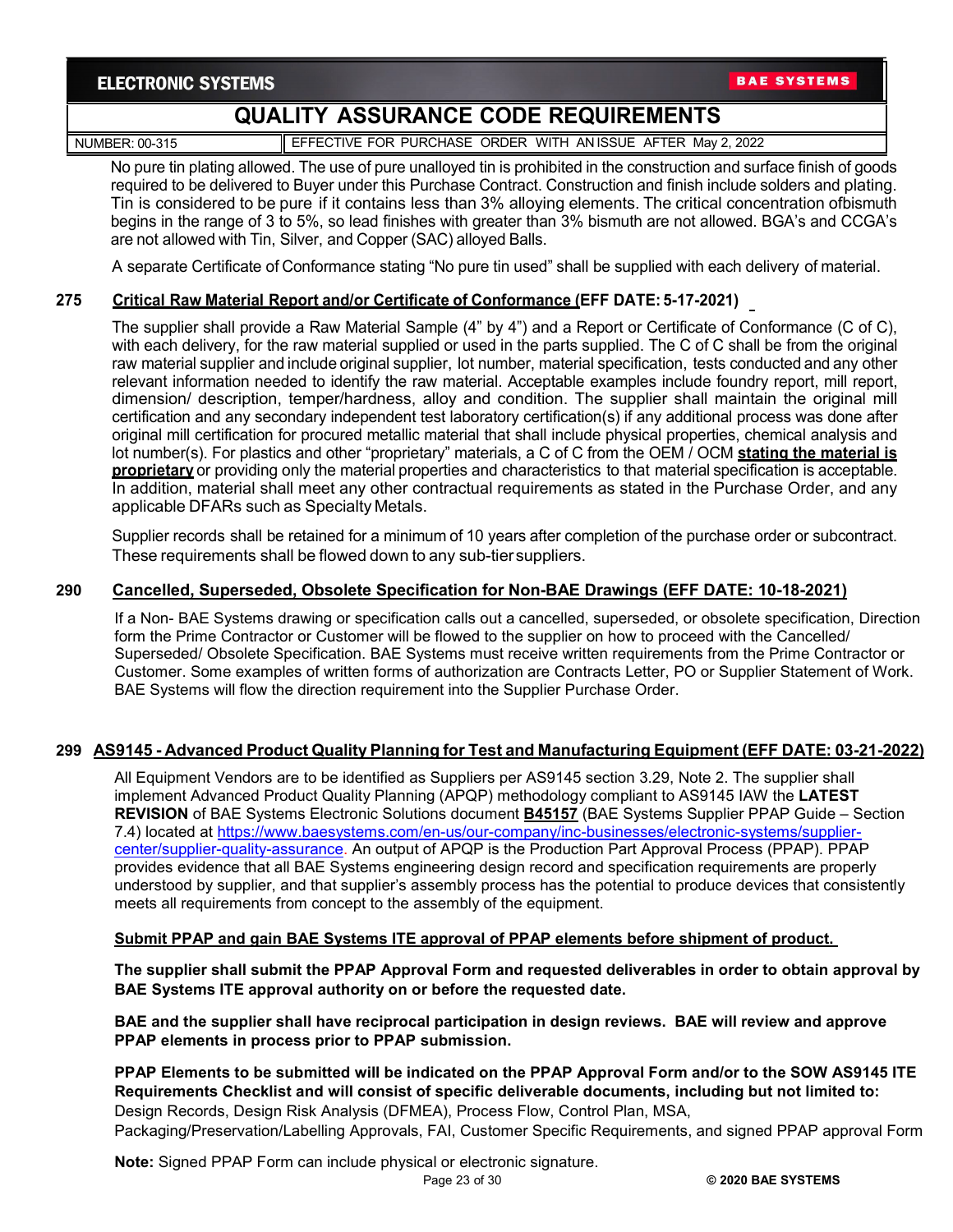NUMBER: 00-315 **EFFECTIVE FOR PURCHASE ORDER WITH AN ISSUE AFTER May 2, 2022** 

These requirements shall be flowed down to any sub-tier suppliers as required by AS9145.

A PPAP revision/resubmission is required when a previously approved assembly product or process undergoes a change, for a correction of a discrepancy on a previous submission, or when required by BAE Systems for continuous improvement as PPAP documents are considered "living" documents. This also applies to a change in sub-tiers for materials and processes. When a resubmission is required, the organization shall apply the applicable AS9145 activities IAW the **LATEST REVISION** of **B45157**.

The supplier shall submit to BAE Systems all deliverables needed to satisfy each required element before the specific due date(s) agreed upon and a signed PPAP Approval Form for full approval prior to the delivery of any equipment. An example of the PPAP Approval Form may be found at [https://www.baesystems.com/en-us/our-company/inc](https://www.baesystems.com/en-us/our-company/inc-businesses/electronic-systems/supplier-center/supplier-quality-assurance)[businesses/electronic-systems/supplier-center/supplier-quality-assurance.](https://www.baesystems.com/en-us/our-company/inc-businesses/electronic-systems/supplier-center/supplier-quality-assurance)

APQP / PPAP documents may be required to be sent to the Company Procurement Representative through a secure file transfer platform, depending on Security/ITAR restrictions. Data shall be available for review at the supplier's facility, upon request. Records shall be retained for a minimum of 10 years after completion of the purchase order or subcontract.

### **310 Purchased Parts Traceability Using Supplier Barcoded Documentation** – **(EFF DATE: 7-24-2017)**

• BarCode Information shall be included as document(s) with the required barcode data within the shipping paperwork for all purchased parts, if available and as applicable per B14784 - Purchased Parts Barcoding User Guide. This document can be found on the BAE Systems Electronic Solutions Supplier Center at [www.baesystems.com/suppliercenter.](http://www.baesystems.com/suppliercenter)

#### **314 Source First Article Inspect (On Site) (EFF DATE: 10-18-2021)**

#### **First Article Inspection Readiness Review**

The product specified on this Purchase Order/Subcontract requires the supplier to host a First Article Inspection Readiness Review with BAE Systems Supplier Quality personnel. During the review, the supplier shall present a First Article Inspection Plan (FAI). The plan shall include information such as ballooned drawings, draft AS9102 package, special (inspection) tooling to be used and inspection approach, process documentation, etc. (per AS9102 section 4.2 First Article Inspection Planning). Supplier shall submit the plan to the buyer at least five (5) business days in advance of the first article inspection readiness review at the supplier.

During this time, the supplier shall permit BAE Systems personnel access to witnessing measurements and process documentation used to build the product upon request. The supplier shall present FAI results and documentation package in accordance with AS9102.

Supplier shall complete the Source Inspection \*\*Request Form 11-054 and e-mail form to es.sir@baesystems.com at least five (5) business days in advance of First Article Inspection Readiness Review.

All FAI activity shall be accomplished in accordance with the requirements of AS9102 (latest revision) and stated below

The following items are required for all FAI submittals

- Any Lower Level FAIRs, recorded in the Index Section of Form 1, shall be included as an attachment to the upper level FAIR.
- Ballooned/Bubbled product drawing(s), engineering specification(s), DPD and/or other applicable design documents shall be included, as applicable, with FAIR submission(s). The Ballooned/Bubbled document(s) shall be clearly traceable to the characteristic numbers listed within Form 3.
	- o Refer to AS9102 Section 4.5g
- An FAI with noted nonconforming design characteristics shall be marked "FAI Not Complete." The Supplier shall notify BAE Systems Buyer and submit a BAE Systems Supplier Variance Request (SVR) form for approval (form located on BAE Systems Supplier Center website *[https://www.baesystems.com/en-us/our-company/inc-businesses/electronic-systems/supplier](https://www.baesystems.com/en-us/our-company/inc-businesses/electronic-systems/supplier-center/supplier-quality-assurance)[center/supplier-quality-assurance\)](https://www.baesystems.com/en-us/our-company/inc-businesses/electronic-systems/supplier-center/supplier-quality-assurance)*.
	- o Refer to AS9102 Section 4.4

The original FAIR need only to be submitted\* with the 1<sup>st</sup> delivery of product unless changes have occurred which could affect product. Once approved by BAE systems, the supplier may continue to ship product under the existing FAIR as long as there has not been a break in production of greater than 24 months, a change in the production process, or a revision change.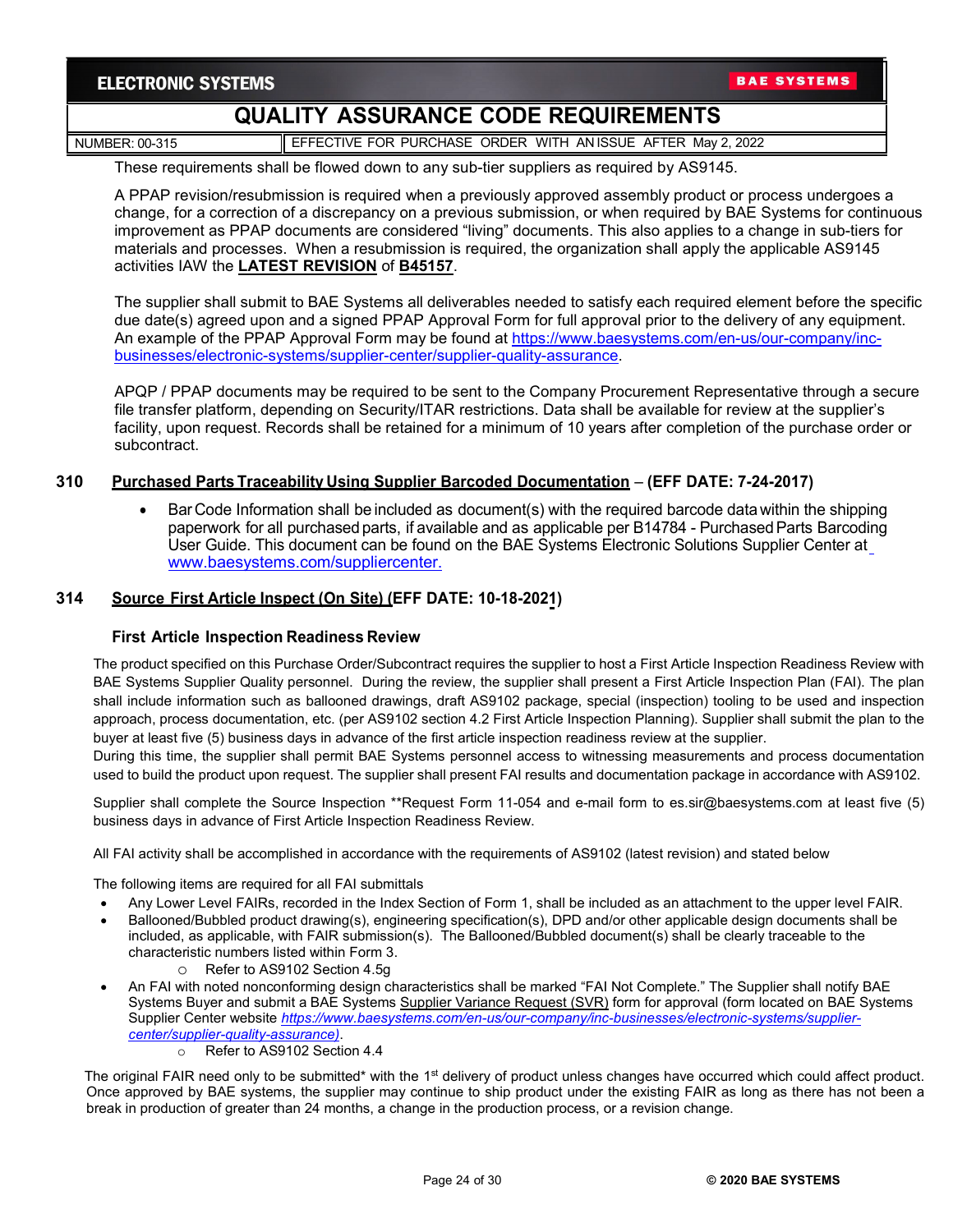NUMBER: 00-315 **EFFECTIVE FOR PURCHASE ORDER WITH AN ISSUE AFTER May 2, 2022** 

#### **\*Methods of Submittal:**

- It is preferred that all FAIs be submitted utilizing cloud based system, Net-Inspect. If utilizing NetInspect, suppliers should submit FAIRs 10 days in advance of shipment and the FAIR approved prior to shipment. Parts should not be shipped until the FAIR is approved in NetInspect by BAE Systems.
- If the PN is unable to be loaded in NetInspect, please contact the BAE Systems Buyer to determine if the item can be added. If it cannot, the FAI report shall be submitted with the 1st delivery of product. Data may be required to be sent to the BAE Systems Buyer via Secure File Transfer, or equivalent, depending on Security/ITAR restrictions.

If Material Certifications or Special Processes are considered proprietary, a certificate of conformance will be attached to the FAI indicating that product conforms to the requirements of the Purchase Order. Records shall remain legible, readily available, and retrievable for a minimum of 10 years after completion of the purchase order or subcontract.

After the initial FAI activity per QA Material Code 314 has been completed and approved by BAE Systems; any New FAIR's against that part, regardless of PO, shall be processed per QA Material Code 214. On site FAI review by BAE Systems is not required and the New FAI shall be submitted and approved prior to shipment, as defined in QA Material Code 214. Exception is when the change is considered by BAE Systems to be a major / critical change then an onsite FAI / PPV assessment may be required

**NOTE**: For tabulated drawings (e.g. list of parts and "-" conditions), if a change does not affect hardware part(s) revision listed on the PO, then Partial FAIR submissions are not required.

#### **375 Critical Raw Material Report and/or Certificate of Conformance (EFF DATE: 5-17-2021)**

The supplier shall have a sample of the Raw Material used in the fabrication of this PO Independently tested for composition and properties. This Independent Report shall be provided along with the Report or Certificate of Conformance (C of C) from the Original OEM, for the raw material supplied or used in the parts supplied. The C of C shall be from the original raw material supplier and include original supplier, lot number, material specification, tests conducted and any other relevant information needed to identify the raw material. Acceptable examples include foundry report, mill report, dimension/ description, temper/hardness, alloy and condition. The supplier shall maintain the original mill certification and any secondary independent test laboratory certification(s) if any additional process was done after original mill certification for procured metallic material that shall include physical properties, chemical analysis and lot number(s). For plastics and other "proprietary" materials, a C of C from the OEM / OCM **stating the material is proprietary** or providing only the material properties and characteristics to that material specification is acceptable. In addition, material shall meet any other contractual requirements as stated in the Purchase Order, and any applicable DFARs such as Specialty Metals.

Supplier records shall be retained for a minimum of 10 years after completion of the purchase order or subcontract. These requirements shall be flowed down to any sub-tier suppliers.

#### **414. First Article Inspect Report Required from Suppliers who retain Design Authority (EFF DATE: 10-18-2021)**

It is acceptable that the FAIR revision level(s) from the supplier be different from the revision(s) defined in the BAE Systems Purchase Order.

Suppliers to BAE Systems that retain design authority for their parts shall submit First Article Inspection Reports (FAIR's) to their revision(s) in effect as of the date of the Purchase Order (PO).

It is acceptable that the FAIR revision level(s) from the supplier be different from the revision(s) defined in the BAE Systems Purchase Order.

All FAI activity shall be accomplished in accordance with the requirements of AS9102 (latest revision) and stated below

The following items are required for all FAI submittals

- Any Lower Level FAIRs, recorded in the Index Section of Form 1, shall be included as an attachment to the upper level FAIR.
- Ballooned/Bubbled product drawing(s), engineering specification(s), DPD and/or other applicable design documents shall be included, as applicable, with FAIR submission(s). The Ballooned/Bubbled document(s) shall be clearly traceable to the characteristic numbers listed within Form 3.
	- o Refer to AS9102 Section 4.5g
- An FAI with noted nonconforming design characteristics shall be marked "FAI Not Complete." The Supplier shall notify BAE Systems Buyer and submit a BAE Systems Supplier Variance Request (SVR) form for approval (form located on BAE Systems Supplier Center website *[https://www.baesystems.com/en-us/our-company/inc-businesses/electronic-systems/supplier](https://www.baesystems.com/en-us/our-company/inc-businesses/electronic-systems/supplier-center/supplier-quality-assurance)[center/supplier-quality-assurance](https://www.baesystems.com/en-us/our-company/inc-businesses/electronic-systems/supplier-center/supplier-quality-assurance)*).
	- o Refer to AS9102 Section 4.4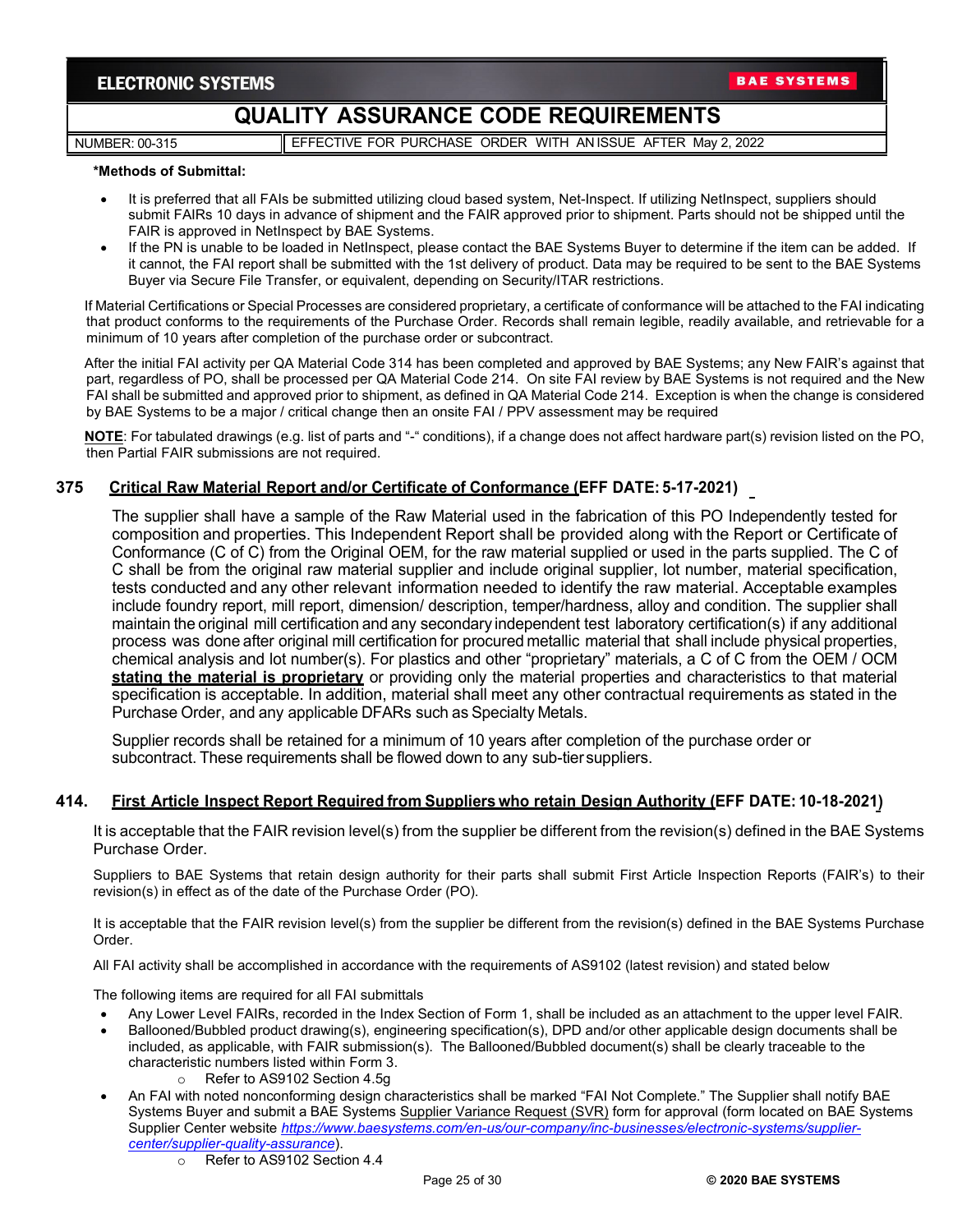# **QUALITY ASSURANCE CODE REQUIREMENTS**

NUMBER: 00-315 **EFFECTIVE FOR PURCHASE ORDER WITH AN ISSUE AFTER May 2, 2022** 

• The original FAIR need only to be submitted\* with the 1<sup>st</sup> delivery of product unless changes have occurred which could affect product. Once approved by BAE systems, the supplier may continue to ship product under the existing FAIR as long as there has not been a break in production of greater than 24 months, a change in the production process, or a revision change. If one of the listed conditions exist, the supplier shall generate and submit an updated FAIR, with the next delivery. Records shall remain legible, readily available, and retrievable for a minimum of 10 years after completion of the purchase order or subcontract.

BAE Systems reserves the right to perform a Production Process Verification Review (PPVR) at the supplier in lieu or in addition to a FAIR.

**NOTE:** For tabulated drawings (e.g. list of parts and "-" conditions), if a change does not affect hardware part(s) revision listed on the PO, then Partial FAIR submissions are not required.

#### **\*Methods of Submittal:**

- It is preferred that all FAIs be submitted utilizing cloud based system, Net-Inspect. If utilizing NetInspect, suppliers should submit FAIRs 10 days in advance of shipment and the FAIR approved prior to shipment. Parts should not be shipped until the FAIR is approved in NetInspect by BAE Systems.
- If the PN is unable to be loaded in NetInspect, please contact the BAE Systems Buyer to determine if the item can be added. If it cannot, the FAI report shall be submitted with the 1st delivery of product. Data may be required to be sent to the BAE Systems Buyer via Secure File Transfer, or equivalent, depending on Security/ITAR restrictions.

If Material Certifications or Special Processes are considered proprietary, a certificate of conformance will be attached to the FAI indicating that product conforms to the requirements of the Purchase Order. Data shall be available for review at the supplier's facility, upon request.

**Note**; The original FAIR need only to be submitted with the 1<sup>st</sup> delivery of product unless changes have occurred which could affect product as defined in the B25279 document.

BAE Systems reserves the right to perform a Production Process Verification Review(PPVR) at the supplier in lieu or in addition to a FAIR.

Data may be required to be sent to the Company Procurement Representative via Secure File Transfer, or equivalent, depending on Security/ITAR restrictions. If Material Certifications or Special Processes are consideredproprietary, a certificate of conformance will be attached to the FAI indicating that product conforms to the requirements of the Purchase Order. Data shall be available for review at the supplier's facility, upon request.

#### **514 First Article Inspect (one-year requirement) EFF DATE: 10-18-2021)**

All FAI activity shall be accomplished in accordance with the requirements of AS9102 (latest revision) and stated below

The following items are required for all FAI submittals

- Any Lower Level FAIRs, recorded in the Index Section of Form 1, shall be included as an attachment to the upper level FAIR.
- Ballooned/Bubbled product drawing(s), engineering specification(s), DPD and/or other applicable design documents shall be included, as applicable, with FAIR submission(s). The Ballooned/Bubbled document(s) shall be clearly traceable to the characteristic numbers listed within Form 3.
	- Refer to AS9102 Section 4.5g
- An FAI with noted nonconforming design characteristics shall be marked "FAI Not Complete." The Supplier shall notify BAE Systems Buyer and submit a BAE Systems Supplier Variance Request (SVR) form for approval (form located on BAE Systems Supplier Center website *[https://www.baesystems.com/en-us/our-company/inc-businesses/electronic-systems/supplier](https://www.baesystems.com/en-us/our-company/inc-businesses/electronic-systems/supplier-center/supplier-quality-assurance)[center/supplier-quality-assurance](https://www.baesystems.com/en-us/our-company/inc-businesses/electronic-systems/supplier-center/supplier-quality-assurance)*).
	- o Refer to AS9102 Section 4.4

The original FAIR need only to be submitted\* with the 1<sup>st</sup> delivery of product unless changes have occurred which could affect product. Once approved by BAE systems, the supplier may continue to ship product under the existing FAIR as long as there has not been a break in production of greater than 12 months, a change in the production process, or a revision change. If one of the listed conditions exist, the supplier shall generate and submit an updated FAIR, per this QA code, with the next delivery.

Records shall remain legible, readily available, and retrievable for a minimum of 10 years after completion of the purchase order or subcontract.

BAE Systems reserves the right to perform a Production Process Verification Review (PPVR) at the supplier in lieu or in addition to a FAIR.

#### **\*Methods of Submittal:**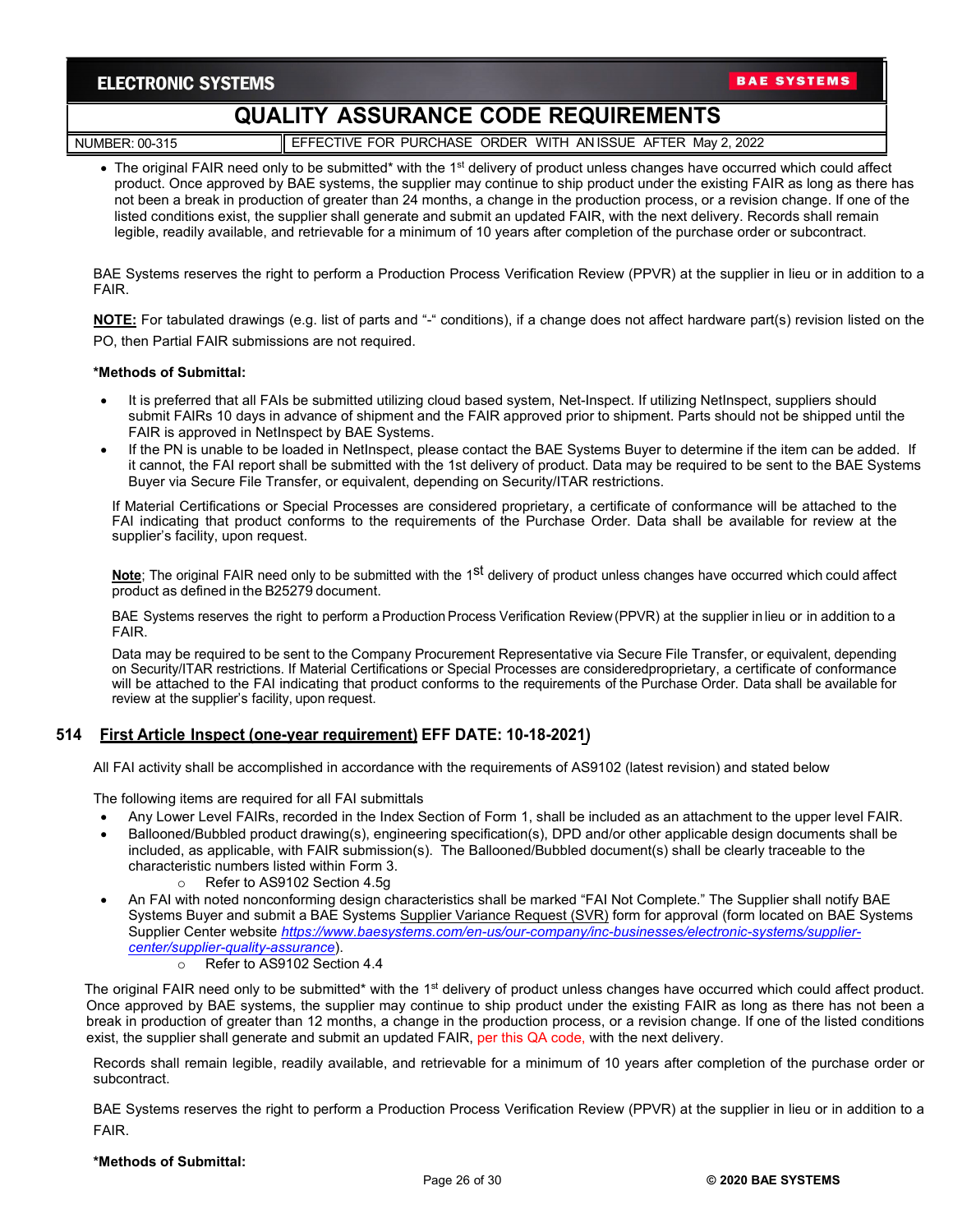# **QUALITY ASSURANCE CODE REQUIREMENTS**

NUMBER: 00-315 **EFFECTIVE FOR PURCHASE ORDER WITH AN ISSUE AFTER May 2, 2022** 

- It is preferred that all FAIs be submitted utilizing cloud based system, Net-Inspect. If utilizing NetInspect, suppliers should submit FAIRs 10 days in advance of shipment and the FAIR approved prior to shipment. Parts should not be shipped until the FAIR is approved in NetInspect by BAE Systems.
- If the PN is unable to be loaded in NetInspect, please contact the BAE Systems Buyer to determine if the item can be added. If it cannot, the FAI report shall be submitted with the 1st delivery of product. Data may be required to be sent to the BAE Systems Buyer via Secure File Transfer, or equivalent, depending on Security/ITAR restrictions.

If Material Certifications or Special Processes are considered proprietary, a certificate of conformance will be attached to the FAI indicating that product conforms to the requirements of the Purchase Order. Data shall be available for review at the supplier's facility, upon request.

**NOTE:** For tabulated drawings (e.g. list of parts and "-" conditions), if a change does not affect hardware part(s) revision listed on the PO, then Partial FAIR submissions are not required..

### **522 5 Year Date Code Restriction (EFF DATE: 2-07-2019)**

Parts with a date code older than 5 years, at the date of shipment, shall not be delivered to BAE Systems.

Note: Submit an SVR to BAE Systems Procurement if date code parts are not available to meet this purchase order requirement. If older parts are to be allowed with re-screen, the date of the re-screen shall be identified on the C of C or attribute data sheet for each shipment. The SVR form and instruction can be found at [www.baesystems.com/suppliercenter](http://www.baesystems.com/suppliercenter)

#### **614 First Article Inspect Approval Priorto Ship (one Year Requirement) (EFF DATE: 10-18-2021)**

The supplier shall submit the \*\*FAIR ten (10) business days prior to shipping The reviewing / approving Quality Engineer **SHALL** approve the FAIR and provide authorization to ship the hardware. The submittal of the FAI documentation shall be posted in IHDS (if supplier has a license) with notification to the buyer that it has been posted for BAE Systems Quality Engineering to review. If the supplier is not licensed to IHDS they shall contact the PO buyer for submittal directions for FAI Approval prior to shipment of any hardware.

All FAI activity shall be accomplished in accordance with the requirements of AS9102 (latest revision) and stated below

The following items are required for all FAI submittals

- Any Lower Level FAIRs, recorded in the Index Section of Form 1, shall be included as an attachment to the upper level FAIR.
- Ballooned/Bubbled product drawing(s), engineering specification(s), DPD and/or other applicable design documents shall be included, as applicable, with FAIR submission(s). The Ballooned/Bubbled document(s) shall be clearly traceable to the characteristic numbers listed within Form 3.
	- o Refer to AS9102 Section 4.5g
- An FAI with noted nonconforming design characteristics shall be marked "FAI Not Complete." The Supplier shall notify BAE Systems Buyer and submit a BAE Systems Supplier Variance Request (SVR) form for approval (form located on BAE Systems Supplier Center website *[https://www.baesystems.com/en-us/our-company/inc](https://www.baesystems.com/en-us/our-company/inc-businesses/electronic-systems/supplier-center/supplier-quality-assurance)[businesses/electronic-systems/supplier-center/supplier-quality-assurance](https://www.baesystems.com/en-us/our-company/inc-businesses/electronic-systems/supplier-center/supplier-quality-assurance)*).
	- o Refer to AS9102 Section 4.4

The original FAIR need only to be submitted\* with the 1<sup>st</sup> delivery of product unless changes have occurred which could affect product. Once approved by BAE systems, the supplier may continue to ship product under the existing FAIR as long as there has not been a break in production of greater than 12 months, a change in the production process, or a revision change. If one of the listed conditions exist, the supplier shall generate and submit an updated FAIR, per this QA code, with the next delivery. Records shall remain legible, readily available, and retrievable for a minimum of 10 years after completion of the purchase order or subcontract.

BAE Systems reserves the right to perform a PPVR at the supplier in lieu or in addition to a FAIR.

#### **\*Methods of Submittal:**

- It is preferred that all FAIs be submitted utilizing cloud based system, Net-Inspect. If utilizing NetInspect, suppliers should submit FAIRs 10 days in advance of shipment and the FAIR approved prior to shipment. Parts should not be shipped until the FAIR is approved in NetInspect by BAE Systems.
- If the PN is unable to be loaded in NetInspect, please contact the BAE Systems Buyer to determine if the item can be added. If it cannot, the FAI report shall be submitted with the 1st delivery of product. Data may be required to be sent to the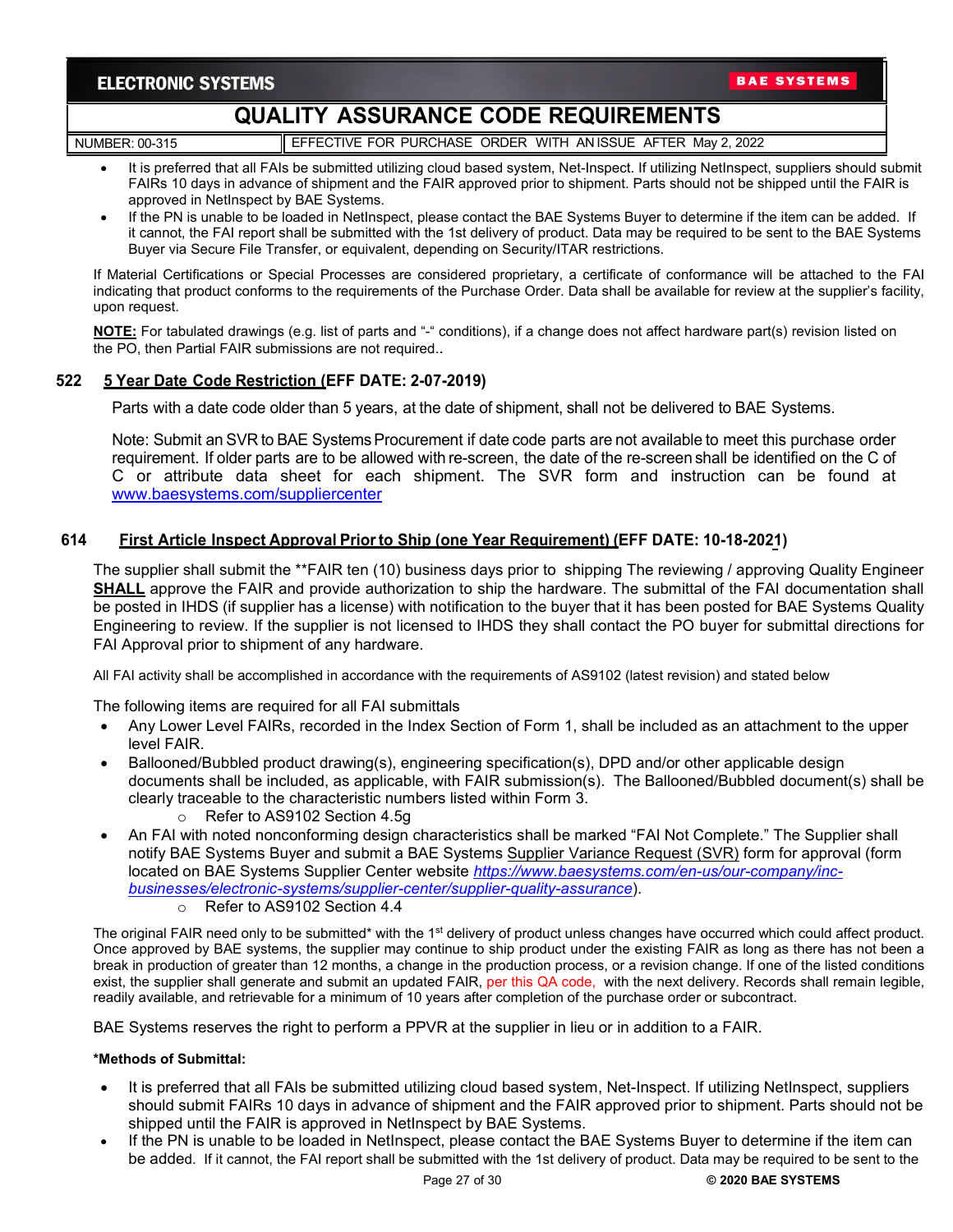NUMBER: 00-315 **EFFECTIVE FOR PURCHASE ORDER WITH AN ISSUE AFTER May 2, 2022** 

BAE Systems Buyer via Secure File Transfer, or equivalent, depending on Security/ITAR restrictions.

If Material Certifications or Special Processes are considered proprietary, a certificate of conformance will be attached to the FAI indicating that product conforms to the requirements of the Purchase Order. Data shall be available for review at the supplier's facility, upon request.

#### **714 Source First Article Inspect (On Site) (one-year requirement) (EFF DATE: 10-18-2021)**

#### **First Article Inspection Readiness Review**

All FAI activity shall be accomplished in accordance with the requirements of AS9102 (latest revision) and stated below

The following items are required for all FAI submittals

- Any Lower Level FAIRs, recorded in the Index Section of Form 1, shall be included as an attachment to the upper level FAIR.
- Ballooned/Bubbled product drawing(s), engineering specification(s), DPD and/or other applicable design documents shall be included, as applicable, with FAIR submission(s). The Ballooned/Bubbled document(s) shall be clearly traceable to the characteristic numbers listed within Form 3.
	- o Refer to AS9102 Section 4.5g
- An FAI with noted nonconforming design characteristics shall be marked "FAI Not Complete." The Supplier shall notify BAE Systems Buyer and submit a BAE Systems Supplier Variance Request (SVR) form for approval (form located on BAE Systems Supplier Center website *[https://www.baesystems.com/en-us/our-company/inc](https://www.baesystems.com/en-us/our-company/inc-businesses/electronic-systems/supplier-center/supplier-quality-assurance)[businesses/electronic-systems/supplier-center/supplier-quality-assurance](https://www.baesystems.com/en-us/our-company/inc-businesses/electronic-systems/supplier-center/supplier-quality-assurance)*).
	- o Refer to AS9102 Section 4.4

\*\*\*After the initial FAI activity per QA Material Code 714 has been completed and approved by BAE Systems; any New FAIR's against that part, regardless of PO, shall be processed per QA Material Code 614. On site FAI review by BAE Systems is not required and the New FAI shall be submitted and approved prior to shipment, as defined in QA Material Code 214. Exception is when the change is considered by BAE Systems to be a major / critical change then an onsite FAI / PPV assessment may be required.

Records shall remain legible, readily available, and retrievable for a minimum of 10 years after completion of the purchase order or subcontract.

BAE Systems reserves the right to perform a Production Process Verification Review (PPVR) at the supplier in lieu or in addition to a FAIR.

#### **\*Methods of Submittal:**

- It is preferred that all FAIs be submitted utilizing cloud based system, Net-Inspect. If utilizing NetInspect, suppliers should submit FAIRs 10 days in advance of shipment and the FAIR approved prior to shipment. Parts should not be shipped until the FAIR is approved in NetInspect by BAE Systems.
- If the PN is unable to be loaded in NetInspect, please contact the BAE Systems Buyer to determine if the item can be added. If it cannot, the FAI report shall be submitted with the 1st delivery of product. Data may be required to be sent to the BAE Systems Buyer via Secure File Transfer, or equivalent, depending on Security/ITAR restrictions.

If Material Certifications or Special Processes are considered proprietary, a certificate of conformance will be attached to the FAI indicating that product conforms to the requirements of the Purchase Order. Data shall be available for review at the supplier's facility, upon request.

#### **814. First Article Inspect Report Required from Suppliers who retain Design Authority (One Year Requirement) (EFF DATE: 10-18-2021)**

All FAI activity shall be accomplished in accordance with the requirements of AS9102 (latest revision) and stated below

The following items are required for all FAI submittals

• Any Lower Level FAIRs, recorded in the Index Section of Form 1, shall be included as an attachment to the upper level FAIR.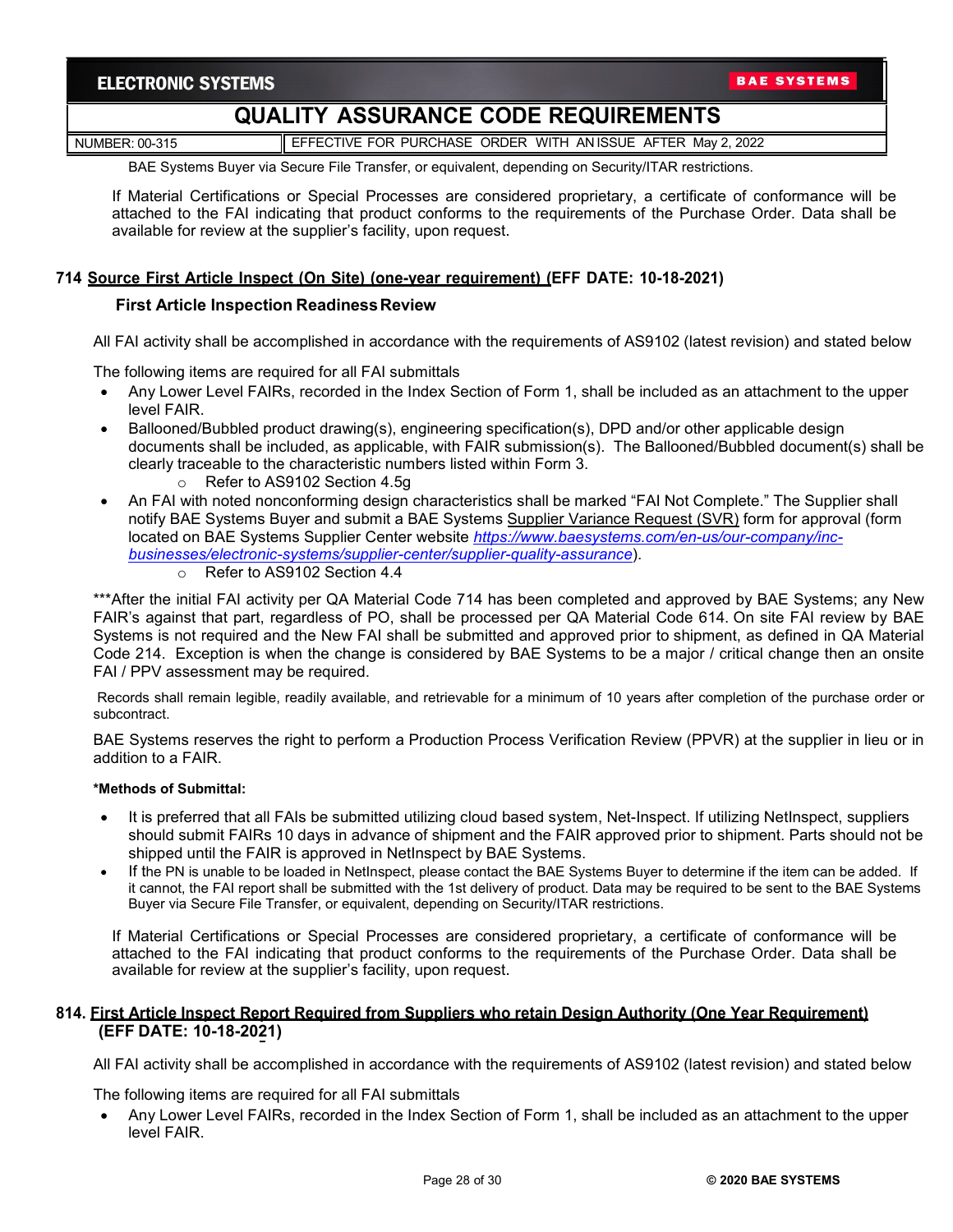# **QUALITY ASSURANCE CODE REQUIREMENTS**

NUMBER: 00-315 **EFFECTIVE FOR PURCHASE ORDER WITH AN ISSUE AFTER May 2, 2022** 

- Ballooned/Bubbled product drawing(s), engineering specification(s), DPD and/or other applicable design documents shall be included, as applicable, with FAIR submission(s). The Ballooned/Bubbled document(s) shall be clearly traceable to the characteristic numbers listed within Form 3.
	- o Refer to AS9102 Section 4.5g
- An FAI with noted nonconforming design characteristics shall be marked "FAI Not Complete." The Supplier shall notify BAE Systems Buyer and submit a BAE Systems Supplier Variance Request (SVR) form for approval (form located on BAE Systems Supplier Center website *[https://www.baesystems.com/en-us/our-company/inc](https://www.baesystems.com/en-us/our-company/inc-businesses/electronic-systems/supplier-center/supplier-quality-assurance)[businesses/electronic-systems/supplier-center/supplier-quality-assurance](https://www.baesystems.com/en-us/our-company/inc-businesses/electronic-systems/supplier-center/supplier-quality-assurance)*).
	- o Refer to AS9102 Section 4.4

The original FAIR need only to be submitted\* with the 1<sup>st</sup> delivery of product unless changes have occurred which could affect product. Once approved by BAE systems, the supplier may continue to ship product under the existing FAIR as long as there has not been a break in production of greater than 12 months, a change in the production process, or a revision change.

Records shall remain legible, readily available, and retrievable for a minimum of 10 years after completion of the purchase order or subcontract.

BAE Systems reserves the right to perform a Production Process Verification Review (PPVR) at the supplier in lieu or in addition to a FAIR.

#### **\*Methods of Submittal:**

- It is preferred that all FAIs be submitted utilizing cloud based system, Net-Inspect. If utilizing NetInspect, suppliers should submit FAIRs 10 days in advance of shipment and the FAIR approved prior to shipment. Parts should not be shipped until the FAIR is approved in NetInspect by BAE Systems.
- If the PN is unable to be loaded in NetInspect, please contact the BAE Systems Buyer to determine if the item can be added. If it cannot, the FAI report shall be submitted with the 1st delivery of product. Data may be required to be sent to the BAE Systems Buyer via Secure File Transfer, or equivalent, depending on Security/ITAR restrictions.

If Material Certifications or Special Processes are considered proprietary, a certificate of conformance will be attached to the FAI indicating that product conforms to the requirements of the Purchase Order. Data shall be available for review at the supplier's facility, upon request.

### **914 Product Test Verification – Electronically Tested Parts (PTVE) (EFF DATE: 11-15-2020)**

This clause is in addition to any inspection or testing requirements listed within BAE Systems' procurement control drawings/specifications and is most commonly used when electrically "up-screening" parts. Prior to the performance of a PTVE, the supplier shall have presented to BAE Systems and received written approval of an electrical test plan. The test plan shall describe the pass/fail criteria for each tested characteristic. A 3-piece sample shall be fully inspected and tested according to the applicable BAE Systems'procurement control drawing/specification to ensure all characteristics and notes are within acceptable parameters. A data log for each sample part shall be recorded. A PTVE report shall be created and submitted to BAE Systems for approval by Program Quality Assurance / Program Electrical Engineering or Component Engineering and returned to the supplier prior to shipment to be included with the delivered hardware.

**NOTE**: At their risk, suppliers may submit the Test Plan for approval and the PTVE Data concurrently for BAE Systems review and acceptance, understanding that errors found in the Test Plan may require re-performance of the PTVE

At a minimum, the PTVE Report shall contain the following information (3-piece sample):

- 1) Date
- 2) Organization Name
- 3) Supplier Code (assigned by BAE Systems)
- 4) Purchase Order (PO) Number
- 5) Line Item Number
- 6) PO Quality RequirementCodes